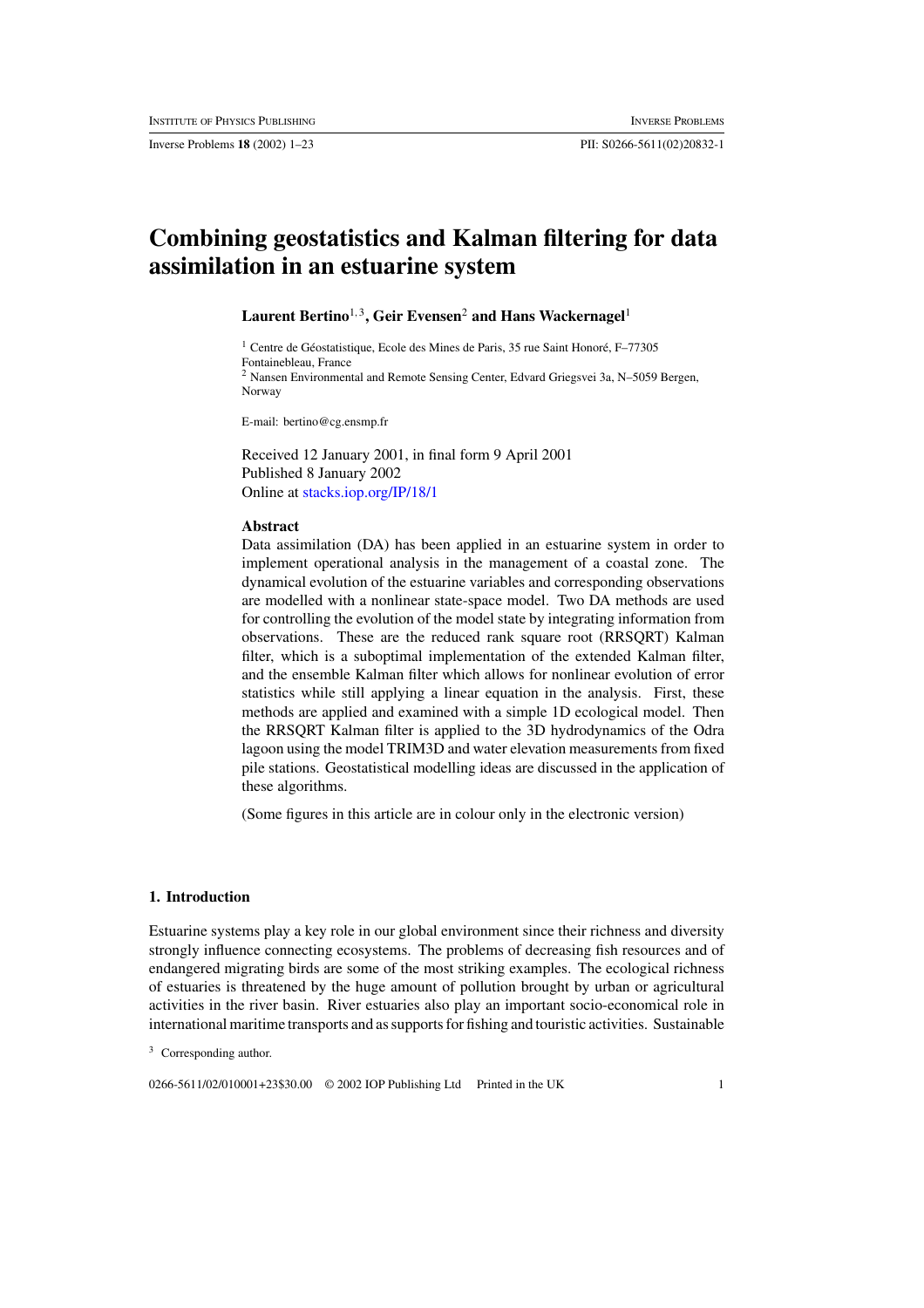management of such areas need some help-for-decision tools. Therefore monitoring and forecasting methods have gained interest as computing capabilities have increased enough to allow high-resolution 3D simulations of such a system. This monitoring requires two types of information: (1) a numerical model based on the physical equations that describe the biological, chemical and physical interactions in the system and (2) *in situ* measurements used for model calibration but also in a more intensive way through a data assimilation (DA) scheme that improves the model forecast and evaluates the forecast accuracy.

The numerous DA techniques are often classified into variational methods based on the optimal control theory and sequential methods derived from the theory of statistical analysis. However, most techniques can be derived as suboptimal solution methods for the same general problem definition: 'given a dynamical model and a set of measurements on a spatial and temporal region; what is the most likely state estimate given information about the dynamics from the model and information about the real state from measurements'? This leads to a well posed mathematical problem if one includes information about prior error statistics for both the model and the measurements. Formulating this problem using Bayesian statistics, one can derive traditional methods such as the representer solution of the weak constraint variational problem by assuming Gaussian priors, the strong constraint adjoint method by additionally assuming the model is perfect, and the Kalman filter methods by only propagating information forward in time (see [16]).

The most commonly used method for solving the variational problem, i.e. the adjoint method [23], is very efficient for direct minimization with the model acting as a strong constraint (the model is assumed exact). In this approach, optimization is performed on the initial state by iterated gradient descents. To compute the gradient the adjoint model running backward in time has to be deduced from the direct model, which is a complicated task especially when the system equations are nonlinear. However the adjoint method in the latest and conceptually most complex developments has become extremely popular in atmospheric sciences for successful operational weather forecasts and since the mid-1990s is progressively replacing the optimal interpolation (OI) techniques, as was stated during the Third World Meteorological Organization International Symposium on DA of Observations in Meteorology and Oceanography (Québec City, Canada, 7–11 June 1999). But the OI techniques [10] are still recognized for their numerical efficiency. Even more recently, the adjoint method has also been applied in oceanography [29, 35] and successfully assimilated satellite observations of sea-surface heights in a quasi-geostrophic ocean circulation model [24].

Note, however, that the representer method can be used to solve for the weak constraint variational problem and it its latest formulation uses much the same machinery as the adjoint method and has a similar computational cost [2, 30].

The prototype of the sequential methods, the Kalman filter (KF), was designed in the 1960s for the optimal control of systems governed by linear equations and was first introduced in oceanography at the end of the 1980s [20]. The KF has been mostly applied to quasi-linear tropical ocean situations [6, 17, 39] but it was extended to the nonlinear case [22] with model linearization. This extended Kalman filter (EKF) has been examined with different dynamical models by Evensen [14], Gauthier *et al* [19], and Miller *et al* [28]. A common conclusion from these studies is that the EKF has an apparent closure problem since the error evolution is computed using the model tangent linear operator, and thus, if the model is in an unstable regime there is no nonlinear saturation of error growth.

In high-dimensional problems such as in ocean and coastal models the EKF often has to be simplified by a sub-optimal scheme (SOS hereafter) for reduction of the computational burden. For the common example of a discretized state of size  $300 \times 300$  the storage of a covariance matrix of approximate size  $10^5 \times 10^5$  requires one gigabyte.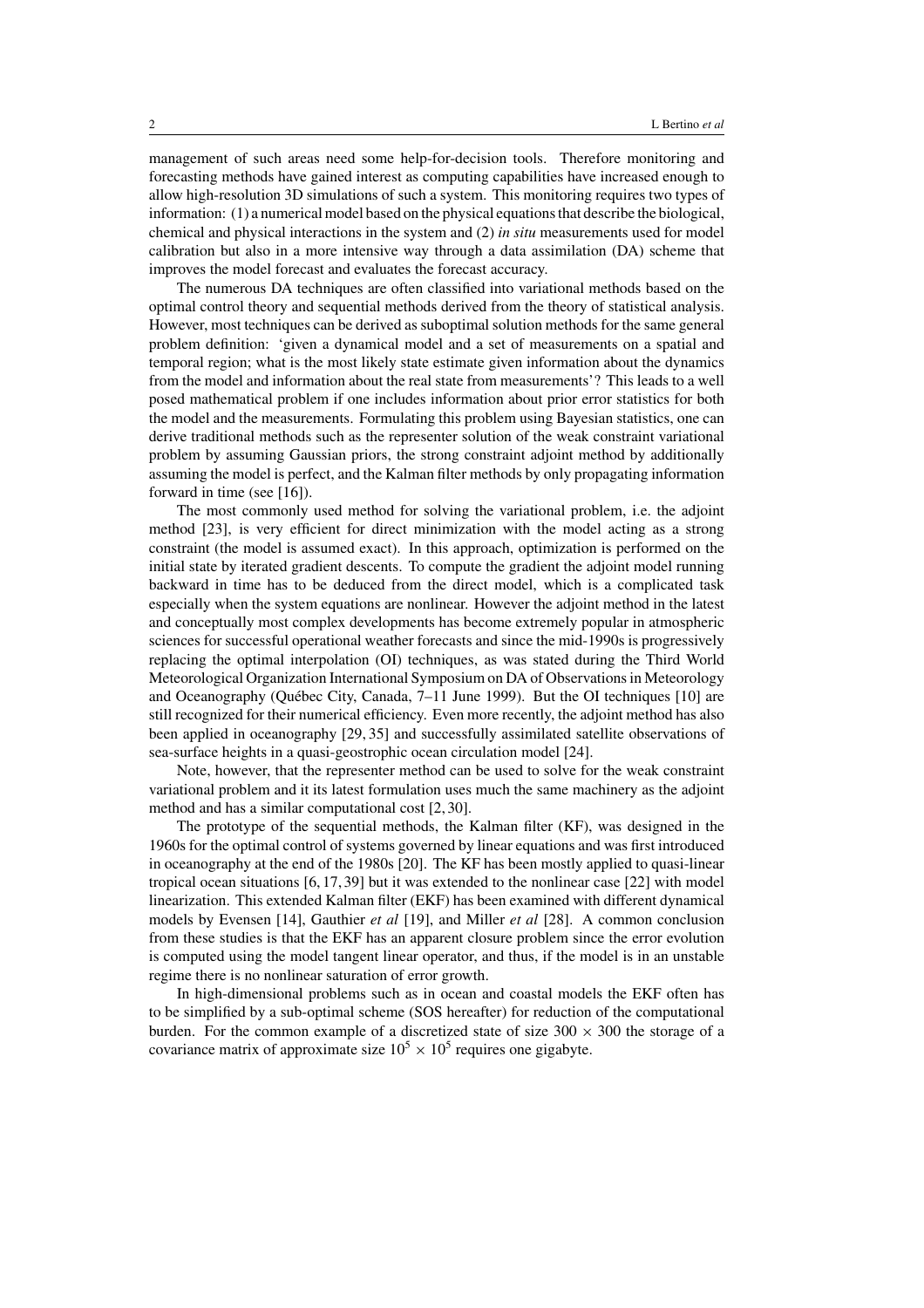Two classes of SOS can be distinguished. Those with simplified model error dynamics, and those using approximations of the error covariance matrix. Among the first group, Dee [11] assumed the forecast error to be divergence free and nearly geostrophically balanced, Fukumori and Malanotte-Rizzoli [18] used a coarser grid for the error covariance propagation. Cohn and Todling [9] used a singular value decomposition of the tangent linear operator in the EKF. A so-called 'kriged Kalman filter' has been proposed by Wikle and Cressie [41] and Mardia *et al* [25]. Their approach, similar to the assimilation of tropical sea levels in [6], is based on a decomposition of both the propagation operator and the state vector on an orthogonal basis of the state-space, thus assuming that the dynamical model is linear and can be decomposed into orthogonal time invariant factors. This approach is highly dependent on the relevance of the decomposition basis and factors *a priori* discarded are not allowed to re-appear during the DA process. Optimization of the decomposition basis has to be done iteratively and *a posteriori* considering all data. Further extensions of these methods to nonlinear and time-varying models have not been proposed yet.

Among the second class of SOS, a steady state KF, i.e. a KF where the gain is computed off-line and is constant, has been applied by Heemink [21] for storm surge forecasting and by Cañizares *et al* [5] for 2D hydrodynamics. Eigenvalue decomposition of the covariance matrix has led to several techniques, e.g., the reduced rank square root (RRSQRT) Kalman filter [37], the singular evolutive extended/interpolated Kalman filters SEEK and SEIK [3,32] and the Cohn and Todling method based on a Lanczos algorithm [9].

The ensemble Kalman filter (EnKF) was developed by Evensen [15], to resolve previously reported problems with the EKF and linearized error covariance evolution. Starting from a general framework where the error statistics are described by a probability density function (PDF) which evolves according to the Fokker–Planck equation, it was possible to derive a Monte Carlo method for evolution of error statistics. Thus, the EnKF converges to an exact nonlinear error evolution with an infinite sample size. The EKF can be derived from the general EnKF formulation as a special case, and for linear dynamics the KF and the EnKF will produce identical results in the limit of an infinite sample size. The EnKF has been applied with ocean circulation models by Evensen and van Leeuwen [15] and ecological models by Eknes and Evensen [12].

The schemes by Verlaan and Heemink [37] and Pham *et al* [32] were originally derived as simplifications of the EKF. However, by using the nonlinear model operator for evolving the eigen vectors forward in time they can handle highly nonlinear dynamics.

The present paper first reviews the theory of DA in section 2 and focuses on KF in section 3 including the description of the RRSQRT KF and the EnKF, both very popular in oceanographical applications.

Those two DA techniques were extensively compared by Cañizares [4] with a 2D coastal hydrodynamical model for the following criteria: computer time, sensitivity to systematic errors in the model forcing and robustness to incorrect definition of error statistics. He valued them as equally efficient and robust, but his results cannot necessarily be generalized to any field of application. Verlaan and Heemink [38] also applied the two techniques to the Lorenz equations and found that the EnKF was more reliable for highly nonlinear dynamics. In the present paper a comparison of both techniques on an ecological model—for the first time as far as we know—is presented in section 4. The test case is a simple ecological model describing the evolution of nutrients, phytoplankton and zooplankton concentrations in a synthetic water column under light conditions favourable to photosynthesis. The interest of this case is that dynamics are nonlinear and very sensitive to changes in the initial state. Even though the two DA methods are able to recreate accurately a reference annual cycle they both tend to overestimate their own error. The experimental differences between the two methods do not seem to be significant.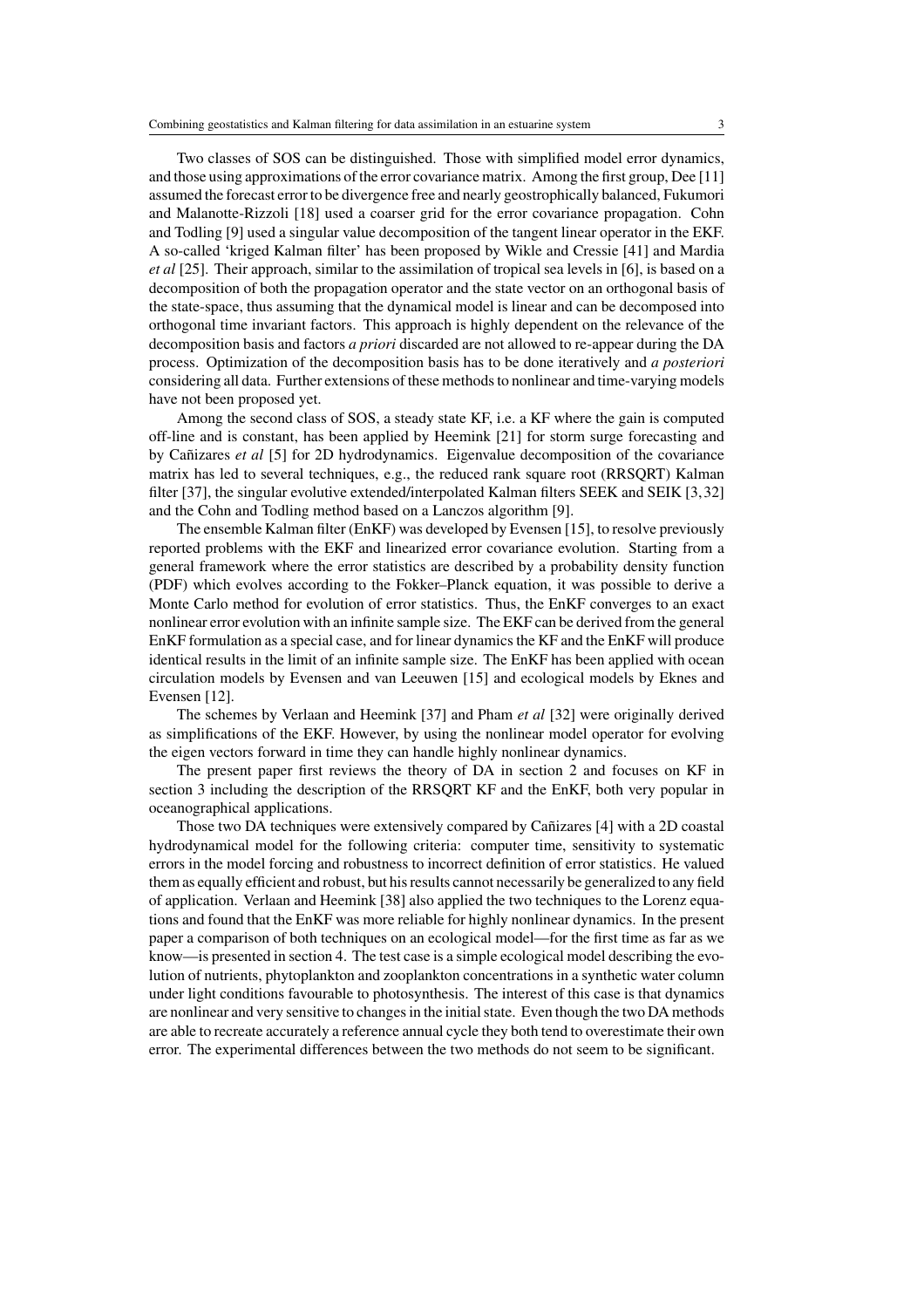

**Figure 1.** Map of the Odra lagoon with the measurement stations Uckermunde, Karnin and Wolgast, the validation stations Odh1 and Odh2. The measurements of the station Koserów are used for boundary conditions. The map also shows the three outlets Peenestrom  $(1)$ , Świna  $(2)$  and Dźwina  $(3)$  and the mouth of the Odra river  $(4)$ .

Independently from this comparison, the following section presents an application of the RRSQRT KF to the estimation of the hydrodynamical state of the Odra lagoon during the extreme event of the Odra flood of summer 1997.

The Odra lagoon straddles the Polish–German border. Its surface covers about  $600 \text{ km}^2$ , its average depth is 5 m, thus its volume is about  $3 \times 10^9$  km<sup>3</sup>. Fresh water enters the lagoon from several rivers, with the Odra being the main input. Intermittently salt water intrudes in small amounts through the three narrow channels from the Baltic sea (see figure 1). Such intrusions are caused by water level differences between the Baltic sea and the lagoon and have a large impact on the whole ecosystem. The system is observed by five fixed pile stations. The water level measurements from three of these five points are assimilated while those from the two remaining stations are kept aside for validation.

The 3D hydrodynamical model used is TRIM3D, it has been adapted to the Odra lagoon [34] and already efficiently reproduces water levels. The question addressed here is: 'can DA improve the results of the model'? The long term goal of this study is to build with DA a tool for state forecasting giving also an estimate of the forecast error.

The RRSQRT KF has already been applied to two and 3D coastal hydrodynamics [5,37], but the Odra lagoon system required a different implementation than coastal and marine systems since the open boundaries are very narrow. Previous DA of water levels in the Odra lagoon has been presented by Wolf *et al* [42] using the RRSQRT KF and presenting a simple wave model for evaluating the spatial covariance structure of the model error. In the present paper, geostatistical ideas are discussed in the application of DA to an estuarine system. The RRSQRT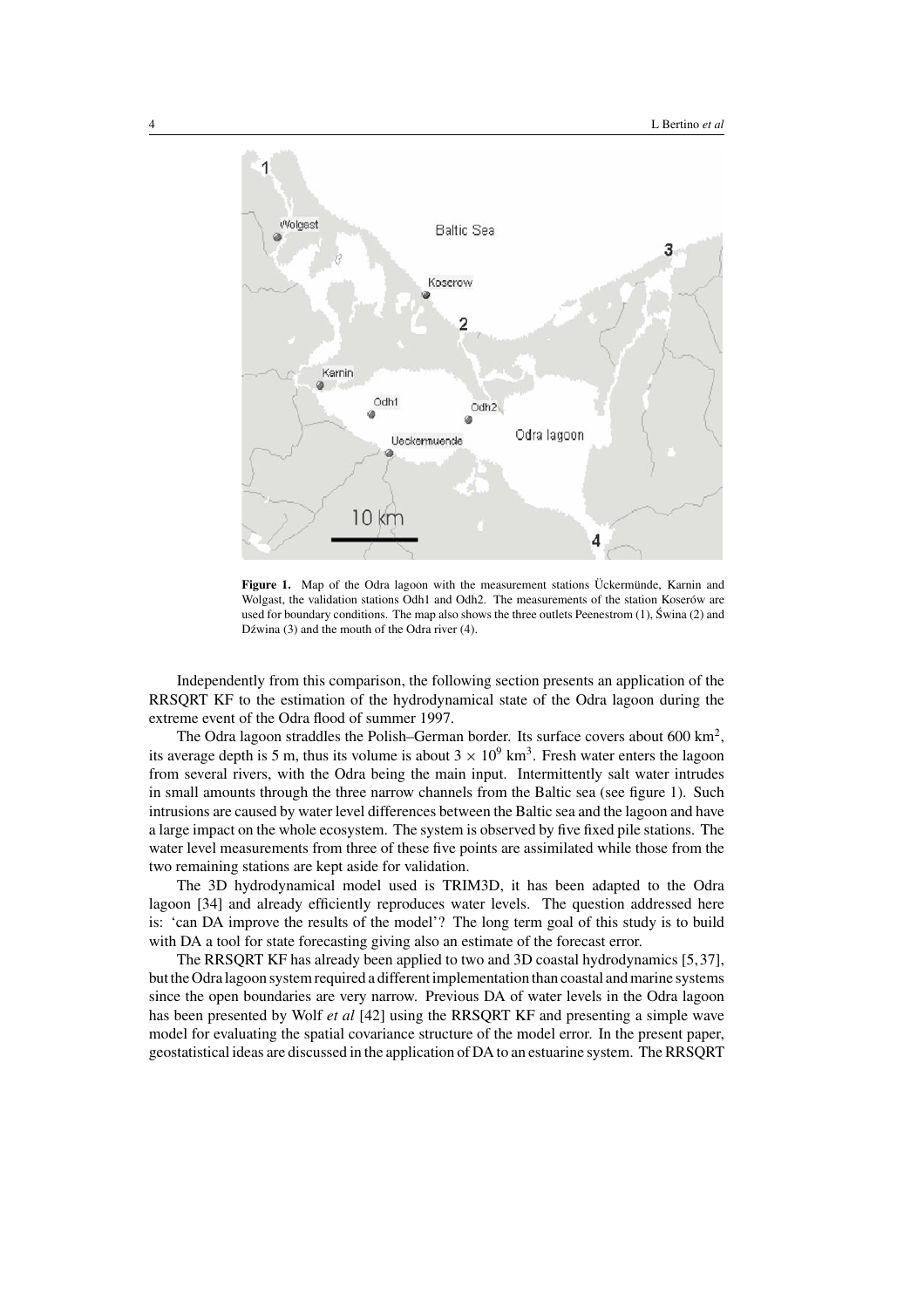KF is efficient for assimilation of water levels, it significantly reduces the model errors within computation times that are short enough to enable operational forecasting. From there, a method for improving the observation network is given and application to other variables can be investigated. Furthermore, knowing the hydrodynamical state with high accuracy will be helpful for predictions of nutrient transport and ecological monitoring of the lagoon.

#### **2. The data assimilation problem: continuous and discretized**

## *2.1. The state-space model*

Let  $Z(x, t)$  be a k-dimensional random function of space and time. In this paper, as usual in applied environmental issues, we will discretize the spatial dependences, that is, we will consider a multivariate random function  $Z(t)$  where all l locations x for all k variables are different components of the  $k \times l$  state vector  $\mathbf{Z}(t)$ , without loss of generality.

The state  $Z(t)$  is supposed to follow the equations of the physical model

$$
\frac{\partial Z}{\partial t} = f(Z),\tag{1}
$$

where  $f$  is often a nonlinear function of  $Z$  and of the spatial derivatives of  $Z$ . Equation (1) is called the evolution equation of the system.

At every measurement step  $t_n$  the system state  $Z(t_n)$  is observed through a measurement vector  $z_n$  of m observations. The observed variables are not necessarily the state variables of *Z* but they are linked through the observation equation

$$
z_n = LZ(t_n), \tag{2}
$$

L being a  $m \times (k \times l)$  matrix.

The system of both equations (1) and (2) is called a state-space model. This system is ill-conditioned and generally has no solution since every measurement contradicts the model predictions, but the introduction of random errors in both equations allows for finding an optimal solution that satisfies best both constraints.

When discretized in time, the above equations  $(1)$  and  $(2)$  become for timestep n:

$$
Z_{n+1} = f_n(Z_n) \tag{3}
$$

$$
z_n = LZ_n,\tag{4}
$$

where  $Z_n$  remains a vector of length  $k \times l$  and  $z_n$  a vector of length m.

#### *2.2. The support effect*

Within the discretized framework, it should be noted that measurements and model state values have different spatio-temporal supports for most real case studies: a measurement is an average of the variable of interest on a spatio-temporal volume that is a technical characteristic of the sensing device. The elements of the model state, on the other hand, are averages on a whole grid cell during a model time step that are dependent on the system modelling and represent much larger volumes.

Therefore, measurements usually have much higher variability than model output and they are usually smoothed by averaging in order to compare model output with observations that have similar variability. From a rigorous point of view, the smoothing step before comparison is an abusive operation and solves the support question only in appearance. In the case of assimilation of turbulent water currents this operation can even lead to measurement biases, e.g. taking a vortex that has a radius short enough to be included in a model grid cell. If the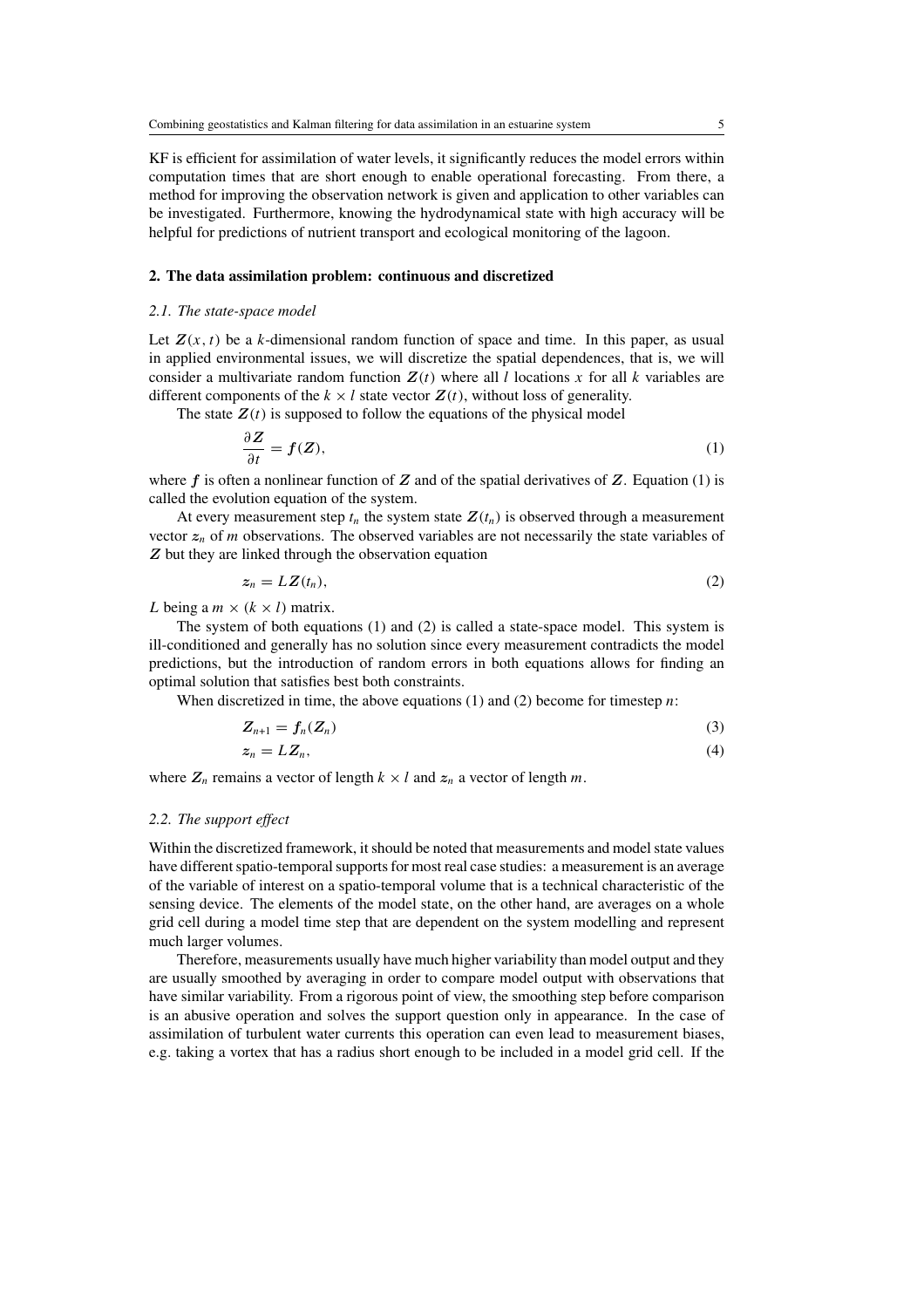sampling is not performed in the eye of the vortex, measurements will indicate a constant flow in the direction tangent to the vortex, while the average flow on the grid cell may be zero. In such a pathological example, time averaging cannot sweep out the measurement bias and spatial averaging requires measurements with a resolution finer than the model description, in which case we would barely need any modelling.

Statistical change-of-support models are reviewed in Chiles and Delfiner [8] but will not ` be discussed in our applications since we limit the study to the case of very sparse measurement stations  $\left($  < 10) which is insufficient for such models.

Accounting for the support effect for both applications will be discussed in the respective description of each DA systems.

#### *2.3. General solution to the nonlinear problem*

The evolution equation (1) can be perturbed by a random model noise  $dw_t$ , classically considered a multivariate centred reduced white noise, and it becomes an Itô stochastic differential equation,

$$
dZ(t) = f(Z, t) dt + g(Z, t) dw_t,
$$
\n(5)

where  $q(Z, t)$  is the function spreading the noise on the whole model grid. When defined, the PDF,  $\phi_t(\mathbf{Z})$ , of  $\mathbf{Z}(t)$  evolves in time according to the Fokker–Planck equation,

$$
\frac{\partial \phi_t}{\partial t} = -\sum_i \frac{\partial (f_i(\mathbf{Z}, t)\phi_t)}{\partial Z_i} + \sum_{i,j} \frac{1}{2} G_{ij} \frac{\partial^2 \phi_t}{\partial Z_i \partial Z_j},\tag{6}
$$

with  $G = \overline{g g^T}$ . This equation is a deterministic advection–diffusion equation and can be solved as a partial differential equation in low state dimensions, e.g. less than four. For higherdimensional problems the numerical discretization becomes practically impossible, and the solution process is further complicated by constraints of positivity and unit sum of probabilities. The measurements are integrated with the model system by Bayes theorem which states that the posterior PDF can be expressed as,

$$
\phi_t(\mathbf{Z}|\mathbf{z}_1,\ldots,\mathbf{z}_n)=A\phi_t(\mathbf{Z}|\mathbf{z}_1,\ldots,\mathbf{z}_{n-1})\phi_t(\mathbf{z}_n|\mathbf{Z})
$$
\n(7)

where A is a normalization constant. The first PDF on the right-hand side is the PDF resulting from the model integration from the previous data time  $t_{n-1}$  to  $t_n$ , and the second PDF is the density for the observations. Thus, the general sequential DA problem would involve forward integration of the Fokker–Planck equation (6) and update of the PDF using Bayes theorem (7) every time measurements are available. A more elaborate discussion is given by Evensen and van Leeuwen [16].

Miller *et al* [27] found a general numerical solution to the double-well problem, which is a nonlinear monovariate problem. But for high-dimensional problems such as ocean models no practical solution method has been found yet.

In the case of a linear dynamical model and zero-mean Gaussian errors, it can be shown that the KF is the general sequential solution of the weak constraint problem under the classical Markovian hypotheses [31]. However, in the general case with nonGaussian prior error statistics and nonlinear evolution of error statistics all existent assimilation techniques provide solutions which do not coincide with the maximum likelihood solution and therefore must be characterized as sub-optimal.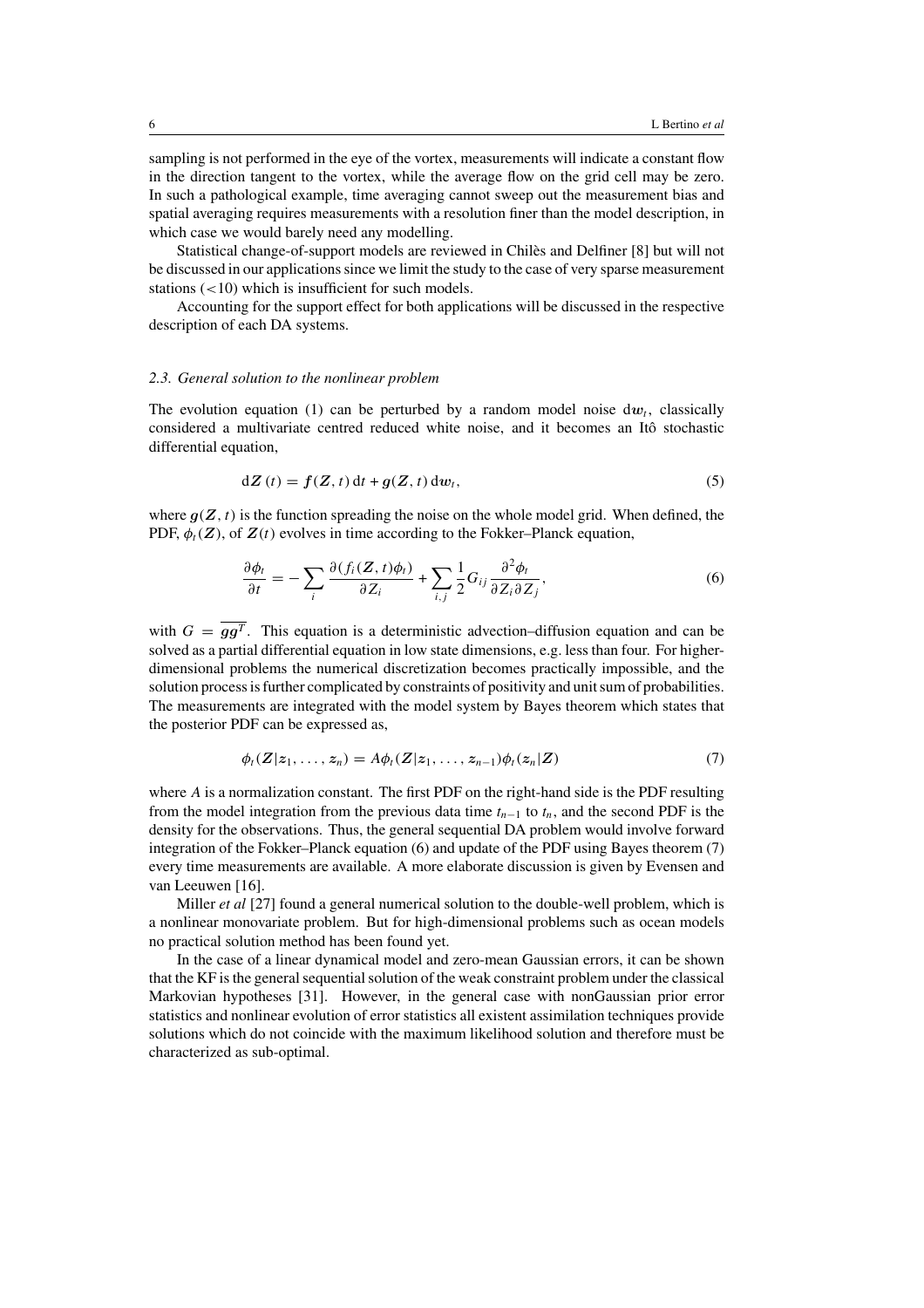## **3. Sequential DA methods**

In the sequential approach, the measurements  $z_n$  are used to correct the state vector. The unknown true state at time *n* will be denoted  $Z<sub>n</sub><sup>t</sup>$ , while the associated model forecast before correction will be  $ZH_n^f$  and the analysed state will be  $Z_n^a$ . Assuming Gaussian PDF in equation (7), the analysis step equation (9) is linear. This analysed state  $Z^a$  then recursively feeds the next propagation step,

$$
Z_n^f = f_n(Z_{n-1}^a),\tag{8}
$$

$$
\mathbf{Z}_n^{\mathbf{a}} = \mathbf{Z}_n^{\mathbf{f}} + K_n(z_n - L\mathbf{Z}_n^{\mathbf{f}}),\tag{9}
$$

where the *a priori* nonlinear function  $f_n$  denotes the model equations integrated from the time  $n-1$  to n,  $f_n$  is varying in time as the phenomena under consideration can be subject to time varying forcing like light conditions or a river discharge.

Techniques of OI [10] are based on empirical evaluation of the matrix  $K_n$  by spatial statistics. Other methods evaluating  $K_n$  from empirical criteria are referred as 'simple methods', a review is given by Robinson *et al* [33]. 'Simple methods' are easy to implement but they provide no information about the uncertainty in the state estimate or the time evolving covariance functions which describe the influence of observations on the model state.

Hereafter we will consider the KF in which a measure of the state uncertainty evolves jointly with the state estimate.

#### *3.1. Principles of the Kalman filter: the stochastic model*

Kalman filtering applied to oceanography is described in detail by Bennett [1]. Discretization is required in our applications for resolving the advection–diffusion equations. The basic KF is designed for linear models  $F_n$  such that

$$
\mathbf{Z}_{n+1} = F_n \mathbf{Z}_n + \mathbf{q}_n,\tag{10}
$$

where  $q_n$  is the model error, a random noise corresponding to the  $g(Z, t) dw_t$  term in equation (5).

The observation equation (2) also has a random additive error  $r_n$ , called the measurement error in

$$
z_n = LZ_n + r_n. \tag{11}
$$

The classical Markovian hypotheses are that both error processes  $q_n$  and  $r_n$  are temporally independent centred Gaussian white noise:

• The errors are Gaussian and unbiased,

$$
E(q_n)=E(r_n)=0.
$$

• The model and measurement errors are uncorrelated in time:

$$
\forall p \neq n, \text{corr}(r_p, r_n) = \text{corr}(q_p, q_n) = 0.
$$

• They are also independent from each other,

$$
\forall (n, p), \text{corr}(r_n, q_p) = 0.
$$

The random vector  $q_n$  is spatially defined on the model grid and  $r_n$  on the measurement locations. Their probability law is determined by their variance–covariance matrices respectively  $\Sigma_m$  and  $\Sigma_o$  that can be made time-dependent without any influence on the ongoing calculations. These are symmetric matrices of rank respectively  $(k \times l)$  and m.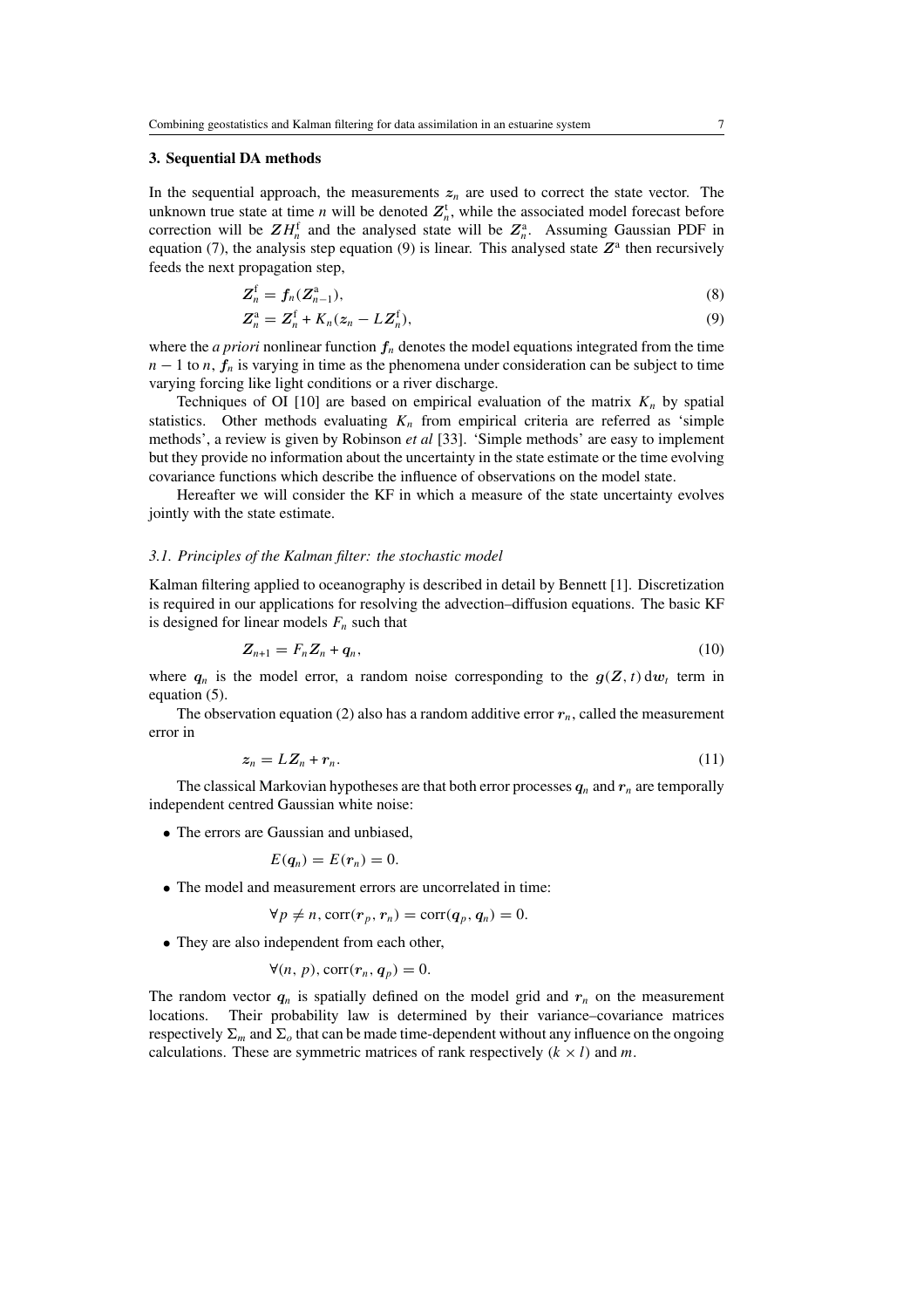The measurement error reflects inaccuracy in the measurement value and position. Therefore, its covariance matrix is rather simple to evaluate, it is a diagonal matrix if we assume these inaccuracies to be independent from one station to another, and the variance of these errors can be computed both *a priori* from the technical characteristics of the sensors and *a posteriori* from the short range variability in the measurement timeseries. The model error is more delicate to determine since it reflects many sources of uncertainty among which the discretization, the model forcing, inaccurate parameter values and neglected dynamical processes. Furthermore the knowledge of the entire 'true state' of the system is generally too fragmentary for any *a posteriori* evaluation of these error statistics. Thus filling in the covariance matrix  $\Sigma_m$  requires severe assumptions. As a function of space,  $q_n$  is generally assumed stationary of order 2 which means that, in addition to the zero mean assumption above, its covariance function

$$
C(x, h) = \text{cov}(q_n(x+h), q_n(x))
$$

has to be translation independent

$$
\forall (x, h), C(x, h) = C(h)
$$

here written in spatial continuous notations, so that it can be fitted with covariance functions (see [8] or [40]). The DA results are highly dependent on the stochastic model since it defines the trust we place in each information. Unfortunately the knowledge we have of both measurement and especially model noise is often very poor and simplifying assumptions are needed in most case studies.

## *3.2. Equations of the linear KF*

According to the stochastic model above, all random variables are Gaussian and therefore the maximum likelihood estimator of  $Z_n^t$  coincides with its expectation, conditionally to the data. The calculations of the estimators and of their associated error covariance matrices can be found in [26]. The time step equation of the linear KF can be expressed as

$$
Z_n^f = E(Z_n^t | Z_0, z_i, i = 1, ..., n-1)
$$
\n(12)

$$
=E(Z_n^t|Z_{n-1}^a)
$$
\n<sup>(13)</sup>

$$
=F_nZ_{n-1}^a,\tag{14}
$$

the estimation error  $\epsilon_n^f = Z_n^t - Z_n^f$  has zero expectation and the evolution of its covariance matrix is obtained by taking the moments of the Fokker–Planck equation (6),

$$
C_n^{\text{f}} = F_n C_{n_1}^{\text{a}} F_n^T + \Sigma_m. \tag{15}
$$

For the measurement step equation, the Bayes theorem (7) under the KF assumptions— Gaussian distribution and Markovian observation error processes—shows that the maximum likelihood estimator coincides with the least squares estimator

$$
Z_n^a = E(Z_n^t | Z_0, z_i, i = 1, ..., n)
$$
 (16)

$$
=E(Z_n^t|z_n) \tag{17}
$$

minimizing the variance of the estimation error  $\epsilon^a = Z_n^t - Z_n^a$ . This results in the same linear analysis equation as in all 'simple' sequential DA methods (9) cited in the beginning of the section but here the computation of the gain matrix  $K_n$  is more elaborate. The gain matrix  $K_n$ and updated covariance  $C_n^a$  are

$$
K_n = C_n^{\text{f}} L^T (L C_n^{\text{f}} L^T + \Sigma_o)^{-1}
$$
\n
$$
\tag{18}
$$

$$
C_n^a = C_n^f - K_n L C_n^f. \tag{19}
$$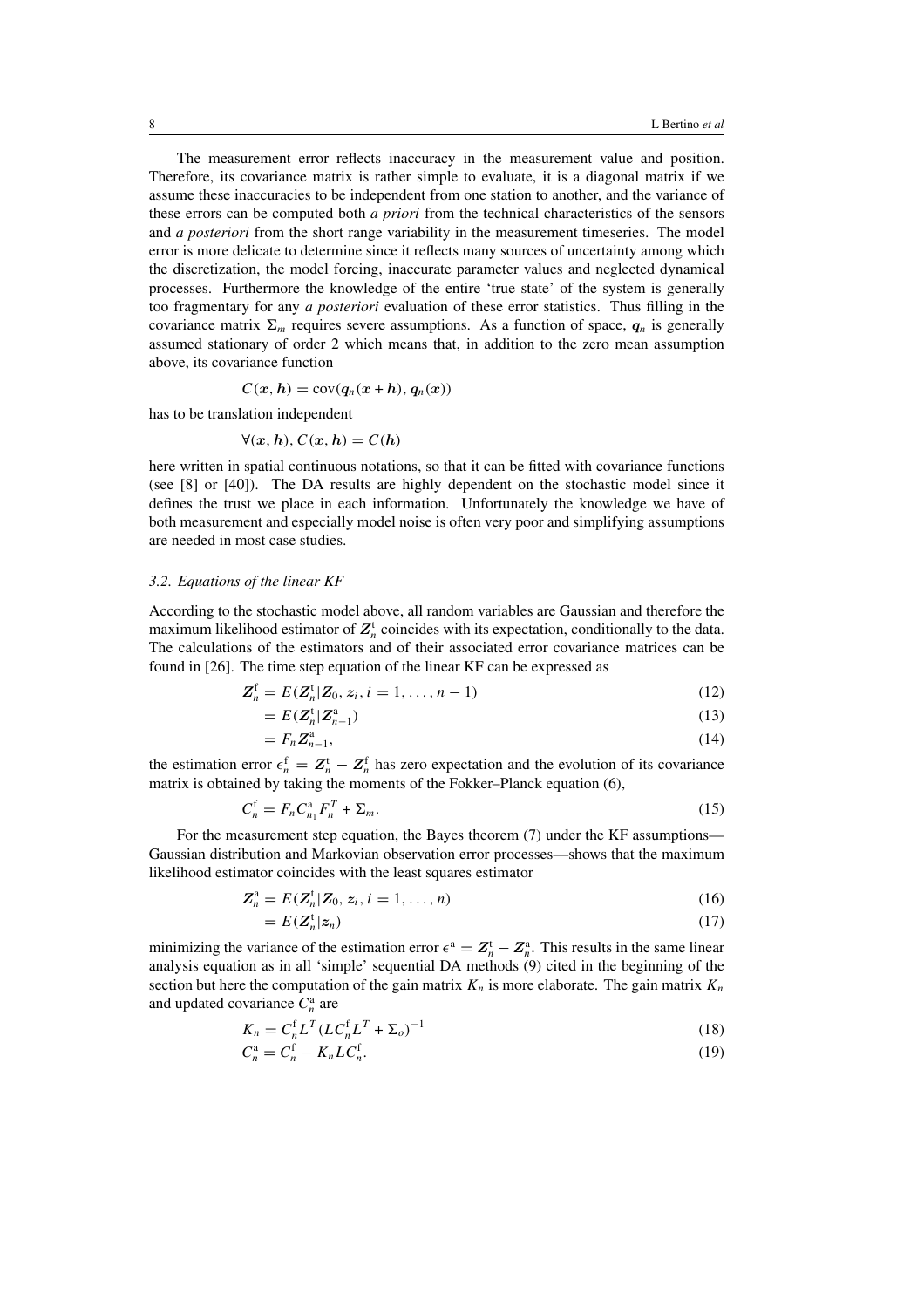Depending on which variable is assimilated, the measurement step can respect or violate the physical properties of the system. For example the assimilation of water levels introduces masses of water where the model elevation was lower than the measured elevation and other masses of water vanish in the opposite case. This operation may contradict the mass balance principle. However in an open boundary system the exchanges through the boundary conditions are only inaccurately known and this uncertainty can be taken for responsible for the correction to be done in the mass balance.

Further, the dangers of assimilating data with respect to mass balance have been stated by Cantizares [4], when he builds a KF with model errors only in the momentum equation. This conservative KF may provide a solution worse than an ill-calibrated model alone, whereas assimilating data without respect to mass balance can yield better estimates. Cañizares then emphasizes that DA should be conservative only if the initial solution are accurate enough, or else the KF will displace the initial error, but may not be able to get rid of it.

## *3.3. Extension of the KF to the nonlinear case*

Ocean and coastal dynamics are often nonlinear and the KF method has to be modified to the EKF, in which the system propagation equation is nonlinear:

$$
Z_n = f_n(Z_n, q_n) \tag{20}
$$

and the covariance matrix is propagated by successive linearizations of the model  $f_n$ , when the Taylor expansion of the model is generally stopped at the first-order. Developments to higher orders can be necessary in some cases, e.g. see [14] for a limitation of the EKF due to neglecting higher order moments, but this is rarely done due to the increasing complexity of the equations and the numerical load associated with storage and evolution of the higher order statistics.

Here two alternative approaches are used, one based on a decomposition onto a reduced space spanned by eigenvectors of the error covariance matrix, the other based on an ensemble representation of error statistics and error evolution using Monte Carlo simulations.

*3.3.1. Reduced rank square root (RRSQRT) Kalman filter.* The RRSQRT was developed by Verlaan and Heemink [37]. The method relies on a simplification where the covariance matrix  $C_n$  is represented by only the q largest eigenvalues in the eigen decomposition

$$
C_n = P_n D_n P_n^T. \tag{21}
$$

The eigen decomposition is performed at every assimilation step, and only the square root  $S_n$ of  $C_n = S_n S_n^T$  with reduced rank p is computed through the KF process, in both analysed and forecast stages  $S_n^a$  and  $S_n^f$ . The *i*th column of  $S_n$  is interpreted as a perturbation vector  $\Delta Z_{i,n}$ and the ensemble of  $p$  perturbations is an orthogonal basis of the  $p$ -dimensional subspace of the state-space where the state error vector is expected to take its values.

The propagation of the perturbation by the physical model in the  $i$ th direction, is performed through a first-order approximation

$$
\frac{\partial f}{\partial Z_i}(Z_{n-1}^a) = \lim_{\epsilon \to 0} \frac{f(Z_{n-1}^a + \epsilon \Delta Z_{i,n-1}^a) - f(Z_{n-1}^a)}{\epsilon}
$$
  

$$
Z_n^f + \Delta Z_{i,n}^f \approx \frac{f(Z_{n-1}^a + \epsilon \Delta Z_{i,n-1}^a) - f(Z_{n-1}^a)}{\epsilon}.
$$
 (22)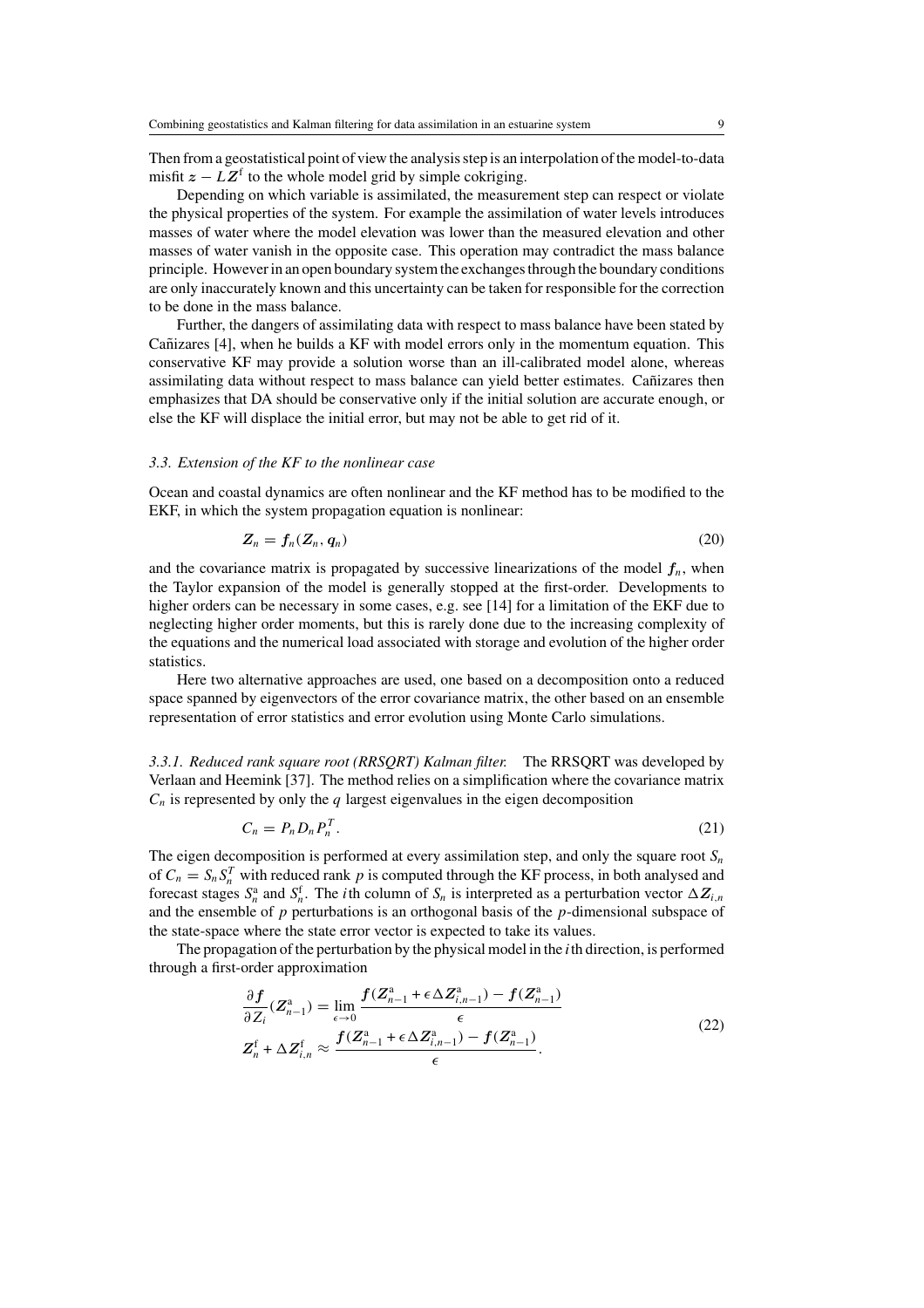If the linearization parameter  $\epsilon$  tends to zero, under usual differentiability assumptions, the above fraction tends to the derivative of *f* in the  $\Delta Z_{i,n-1}^{\rm a}$  direction, and one can conclude that the  $\epsilon$  should be an infinitesimal real parameter. However due to locally discontinuous or strongly nonlinear dynamics, setting small values for  $\epsilon$  can lead to divergent error growth as in our applications below. These instabilities usually disappear when increasing the value of  $\epsilon$ , which then requires some tuning. It may also be the case that the instability is due to the integration of orthogonal perturbations that are physically meaningless in the nonlinear model equations. These perturbations are empirical orthogonal functions (EOFs) defined by statistical criteria but may not be constrained to physical properties of the variable studied. Therefore as these EOFs are introduced in the physical model through the equation above, their unrealistic features could lead to model divergence. But in this last hypothesis it is surprising that the model divergence disappears when  $\epsilon$  increases in our examples below. In both hypotheses the instability remains unpredictable and this is a drawback of the RRSQRT KF and of many other EKF schemes using such first-order approximations.

About computational performance, the number  $p$  of eigenvalues to be retained is often inferior to a hundred while the state-space has dimension  $10<sup>5</sup>$  in most hydrodynamical applications. As the most time consuming steps are the forward propagation in time of the reduced square root covariance matrix, and the matrix algebra operations, this reduction of the state-space represents a speeding of a factor up to one thousand compared to the full rank EKF. More details are given in [4] with variable number of retained eigenmodes. Verlaan [36] also describes methods for further speeding up of the RRSQRT KF.

*3.3.2. Ensemble Kalman filter (EnKF).* In the EnKF, introduced by Evensen [15], the model state and the error statistics are represented by a Monte Carlo method on an ensemble of simulated states for solving the Fokker–Planck equation (6). The analysis approximates the Bayes equation (7) by assuming predicted statistics to be Gaussian. The prediction expectation and uncertainty are approximated by the first- and second-order statistical moments of the ensemble population. Therefore the covariance matrix operations (15) and (19) are not necessary any more but the state propagation (8) and update (9) are repeated as many times as there are members in the ensemble. As a consequence, no model linearization is necessary as in the EKF, thus avoiding the tuning of a linearization parameter as in the RRSQRT KF procedure above. It should also be noticed that all EnKF members are realistic state vectors and should not lead to disruptions in the physical model.

The key parameter of the EnKF is the size of the ensemble. The ensemble members are not orthogonal vectors but only randomly scattered equiprobable states. Thus, we need a large ensemble, with size much larger than the number of dimensions we need to span, in order to compensate for information redundancy. Usual ensemble sizes are around 100– 200 samples for practical applications so that the method is rather expensive compared to its competitors in terms of computation time. Here, as the computation of the Kalman gain in equation (18) is negligible compared to a model integration, the filter requirements are approximately proportional to the ensemble size. Therefore a significant gain can also be achieved by using the EnKF instead of the EKF.

#### *3.4. Extension to the nonGaussian case*

An extension of the EnKF method to nonGaussian PDF is straightforward by anamorphosis. When the variables of interest *Z* are nonlinear functions of a Gaussian variable *Y*

$$
Z=h(Y),
$$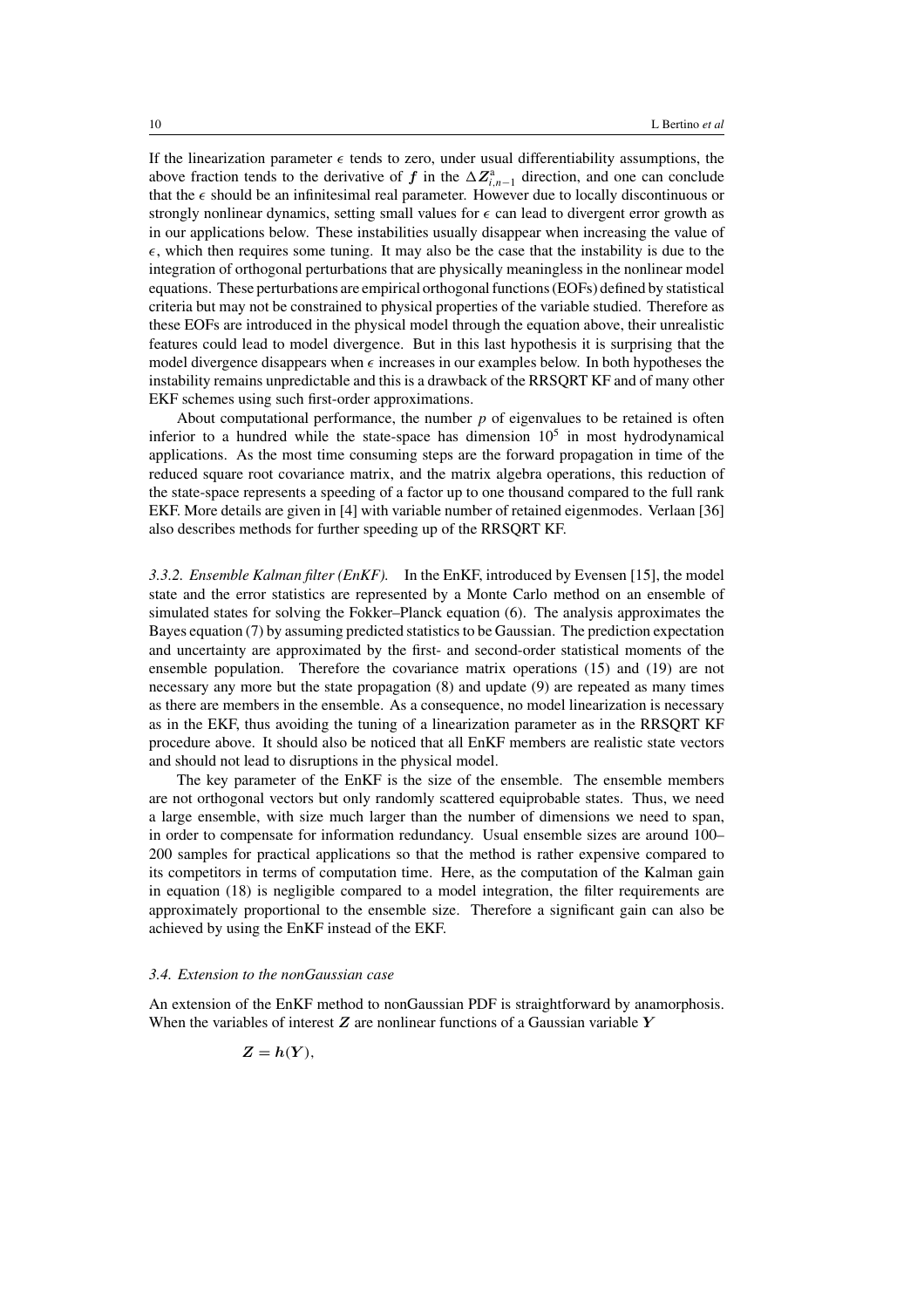the EnKF is performed on the Gaussian transform  $Y = h^{-1}(Z)$  and first- and secondorder statistics are computed on the back-transformed ensemble. For example, some positive variables such as concentrations are wrongly described by the Gaussian model and can be treated by assimilation of their log transform, the log normal model being also useful in applications where measurement uncertainty depends on the measurement value and when positivity of some variables has to be ensured in the dynamical model.

Other methodologies which represent error statistics by the covariance matrix rather than using Monte Carlo simulations are more difficult to extend to nonGaussian models. Indeed, if we refer to the probabilistic interpretation of the assimilation in equation (16), a back transform of the assimilated Gaussian  $Y^a$  by the nonlinear function h is a biased estimator of  $Z^a$  since the expectation does not commute with nonlinear functions. Bias correction is possible (see [8] for a discussion) but makes the system much more complex.

## **4. A simple 1D ecological model**

#### *4.1. The model*

A simple zero-dimensional ecological model was used by Evans and Parslow [13] to describe annual cycles of plankton and especially spring blooms. Three variables—nutrient (*N*), phytoplankton (*P*) and herbivores (*H*)—interact through differential equations, the units for all ecosystem variables are mmol of nitrogen per m<sup>3</sup> (mmol N m<sup>-3</sup>). Herbivores are grazing phytoplankton and their mortality is supposed constant. Nutrients are taken up by phytoplankton in the photosynthesis process, and phytoplankton growth responds to light. The light conditions and mixed layer depth vary throughout the year but present the same pattern from one year to another. All parameters have been calibrated so that the annual cycle is appropriate for a water column offshore Newfoundland in the Atlantic Ocean. The model step divides the year in 400 time intervals.

This model was extended by Eknes and Evensen [12] to contain a vertical dimension and diffusion terms along this direction have been added to the differential equations. Their model characteristics have been reproduced here: 20 vertical cells of height 10 m form a 200 m deep water column. The boundary conditions specify zero flux of the three variables at the water surface and a constant nutrient flux of 10 mmol N  $\text{m}^{-3}$  at the bottom, simulating an idealized nutrient input from the sediment phase. Phytoplankton and herbivores concentrations at the bottom are set to zero.

A reference year was simulated by starting the model with initial conditions set to 10 mmol N m<sup>-3</sup> for the nutrients and 0.1 mmol N m<sup>-3</sup> for both the phytoplankton and the herbivores concentrations and spinning up the model for 5 years until the annual cycle repeats itself accurately. Using this reference year as a true state, Eknes and Evensen performed DA and reported the capability of the EnKF to control the evolution of the system under different observation conditions.

A common feature of ecological models is that the chemical and biological growth rates are modelled by Michaelis hyperbolae. In the non-saturated case these rates are directly proportional to the substrate concentrations as long as this substrate concentration is much lower than the saturation concentration. This model leads to exponential-like population growth and the dynamics can be strongly nonlinear.

The ecological model is also very sensitive to initial conditions. Random errors of order 0.01 mmol N m<sup>-3</sup> in the initial concentrations of the three variables can produce large deviations from the reference solution up to 1 mmol N m<sup>-3</sup> for all three variables which represents 100% in relative variations. The main deviation occurs during the spring bloom as shown in figure 2 for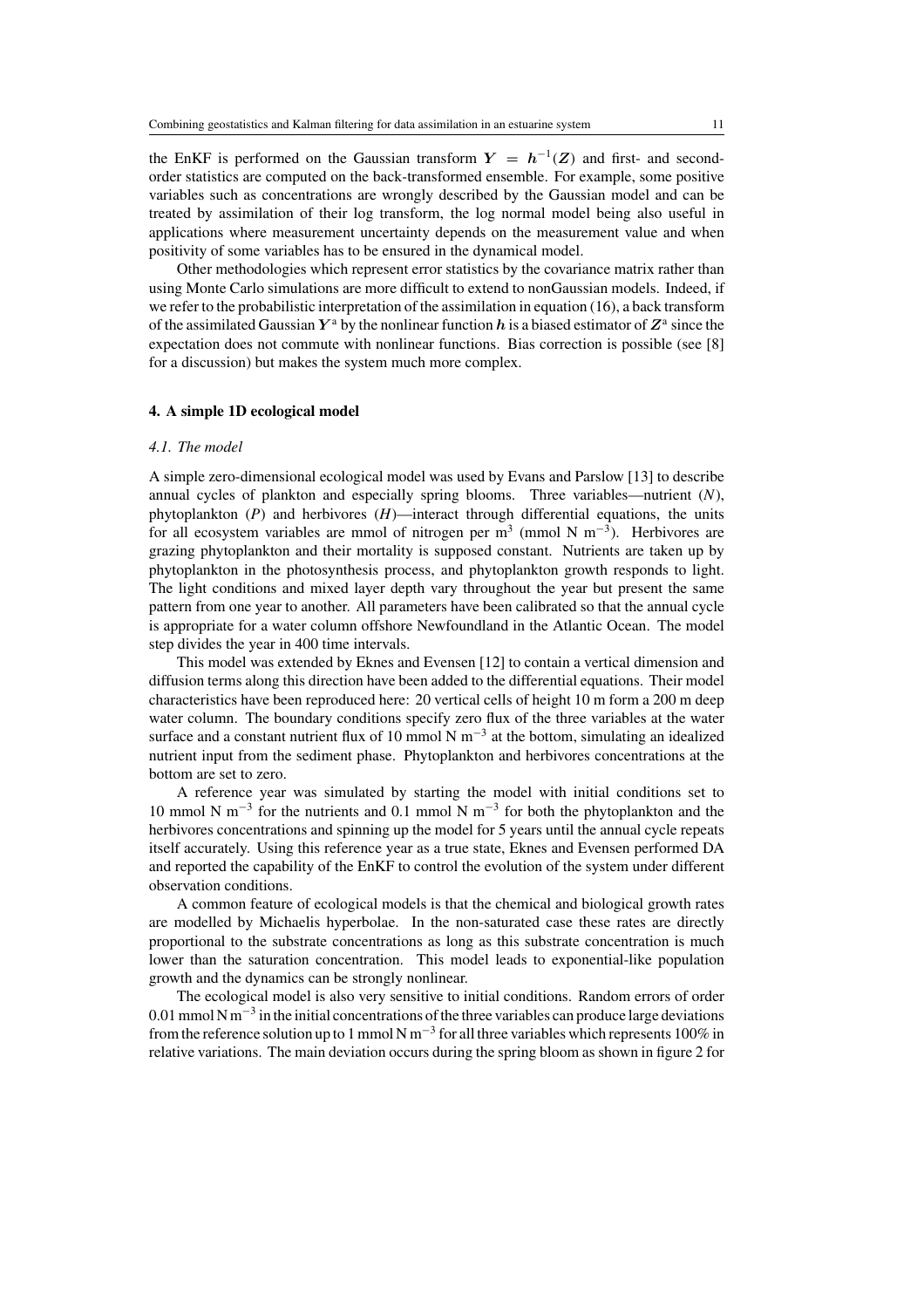

**Figure 2.** Absolute differences between nutrient concentrations in the reference case and those from a single model run with initial state errors as in table 1. The maximum error occurs during the spring bloom. Note that the scales are 10 times larger than in figure 3. Similar graphs have also been obtained for the variables phytoplankton and herbivores. Average errors are reported in table 4.

**Table 1.** Error statistics for DA using the 1D ecological model, variances expressed in  $\text{(mmol N m}^{-3})^2$ .

| N            | P            | Н            |
|--------------|--------------|--------------|
| $6.25e - 4$  | $1.0e - 4$   | $1.0e - 4$   |
| $1.0e - 0.5$ | $1.0e - 05$  | $1.0e - 0.5$ |
| $_{0}$       | 0            | $\theta$     |
| $1.0e - 0.5$ | $1.0e - 0.5$ | $1.0e - 0.5$ |
| $6.25e - 4$  | $1.0e-4$     | $1.0e-4$     |
|              |              |              |

the case of nutrient concentration variable. The phytoplankton and herbivores concentrations also severely diverge from the reference case during the spring bloom. Can the RRSQRT KF and the EnKF correct the wrong initial state?

### *4.2. Data assimilation*

In the present case study, the data from the simple ecological model are simulated during a one year reference model run, samples are taken on eight cells on the vertical dimension, they are regularly scheduled throughout the year every ten model steps—i.e. approximately every 10 days—and a Gaussian white noise of constant variance equal to the measurement error variance, see table 1, is added to the samples to simulate measurement variability. Both methods are assimilating the same data and are started from the wrong initial state detailed above.

DA procedures are then compared with respect to their ability to recreate the reference run and to estimate their own error. From this sampling procedure we can notice that both spatial and temporal supports of measurement and model output are the same which is more convenient than in real applications for which they differ.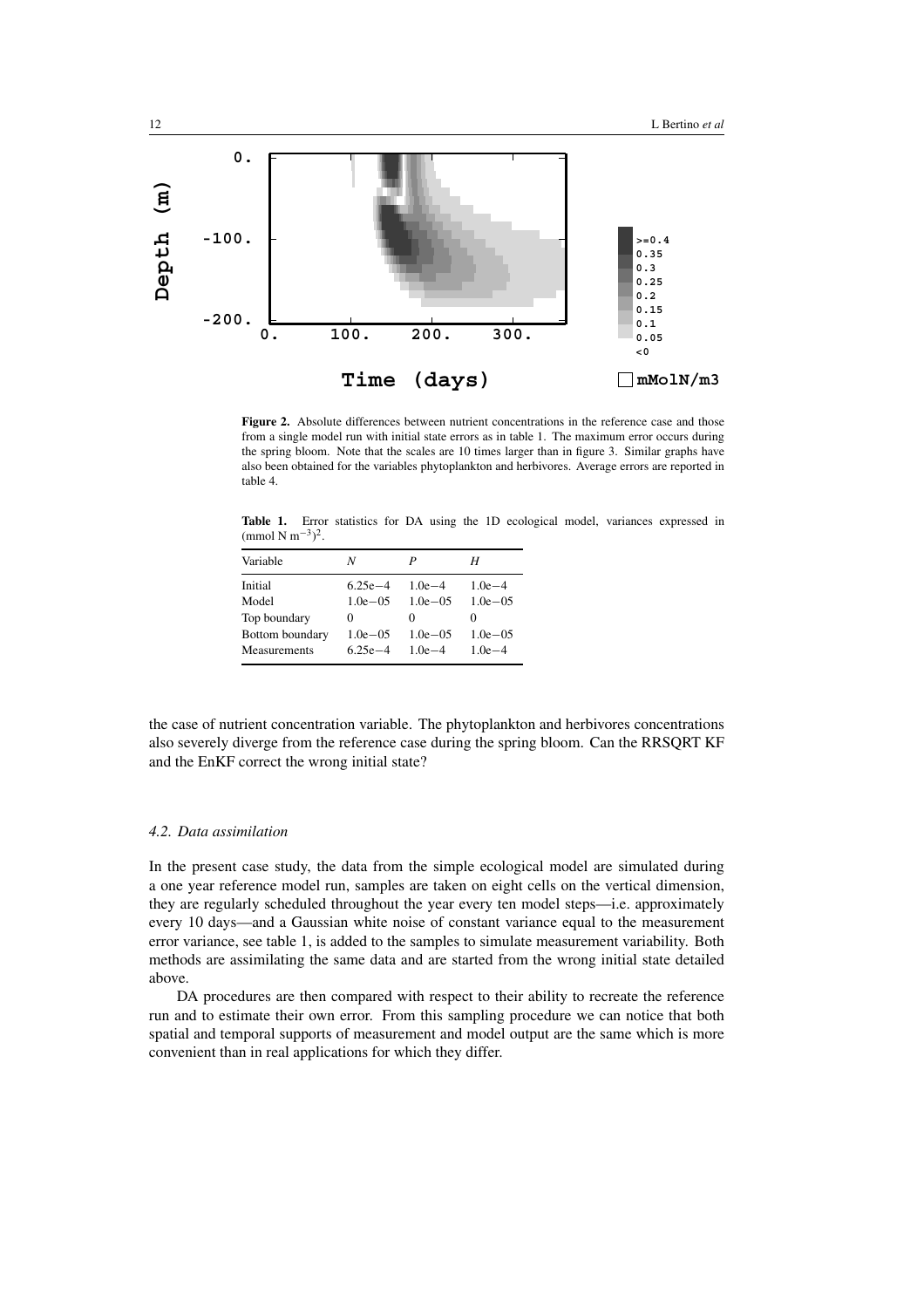

Figure 3. EnKF (left) versus RRSQRT KF (right): SD predicted by the Kalman filter (top) and observed RMS errors computed from the reference solution (bottom) for the nutrients. Both methods give rather similar results, the same observation can also be made for the phytoplankton and herbivores concentrations.

## *4.3. Comparison of the EnKF and the RRSQRT KF*

*4.3.1. Error statistics.* In the present simulated case, all error statistics have been kept identical as in [12], they realistically reproduce the features of ecological problems. The measurement error is about 10% of the mean value, and the model is also assumed erroneous, although in the present test case the reference solution has been generated by this same model. The model error variance is apparently lower than that of the measurements, see table 1, but since data are assimilated every ten model steps, both model and measurement can be considered as equally accurate.

Both methods compared below (RRSQRT and EnKF) use the same statistics. The initial covariance matrix  $C_0^a$  is that of a smooth Gaussian auto covariance function of range 50 m one fourth of the total column depth—and no cross-covariance has been set between the three variables, thus assuming that they are initially independent from each other.

The model error—denoted  $q_n$  in the previous section—is made from two parts. The first part is an error on the system state—i.e. on all grid cells of the water column for the three variables—with the same spatial covariance as the initial error. The second part is an error on the system forcing—i.e. the variables concentrations imposed at top and bottom of the water column. The model is assumed exact in the top boundary condition but erroneous at the lower boundary. This error stands for a lack of knowledge of the bottom solid to liquid interactions, which are more important in ecological modelling than interactions at the surface boundary.

Measurement error is in both cases a nugget effect—which stands for 'spatial white noise' in geostatistics—since it seems unrealistic that measurement cells measuring different variables or located at different locations have correlated errors. The variance of this measurement error has also been used for generating the measurements by adding noise to the reference state. Three experiments using different seeds for the random number generator and different realizations of the random measurement errors have been carried out, the results in table 2 show that the influence of these random numbers is not significant. The variances of the errors are given in table 1.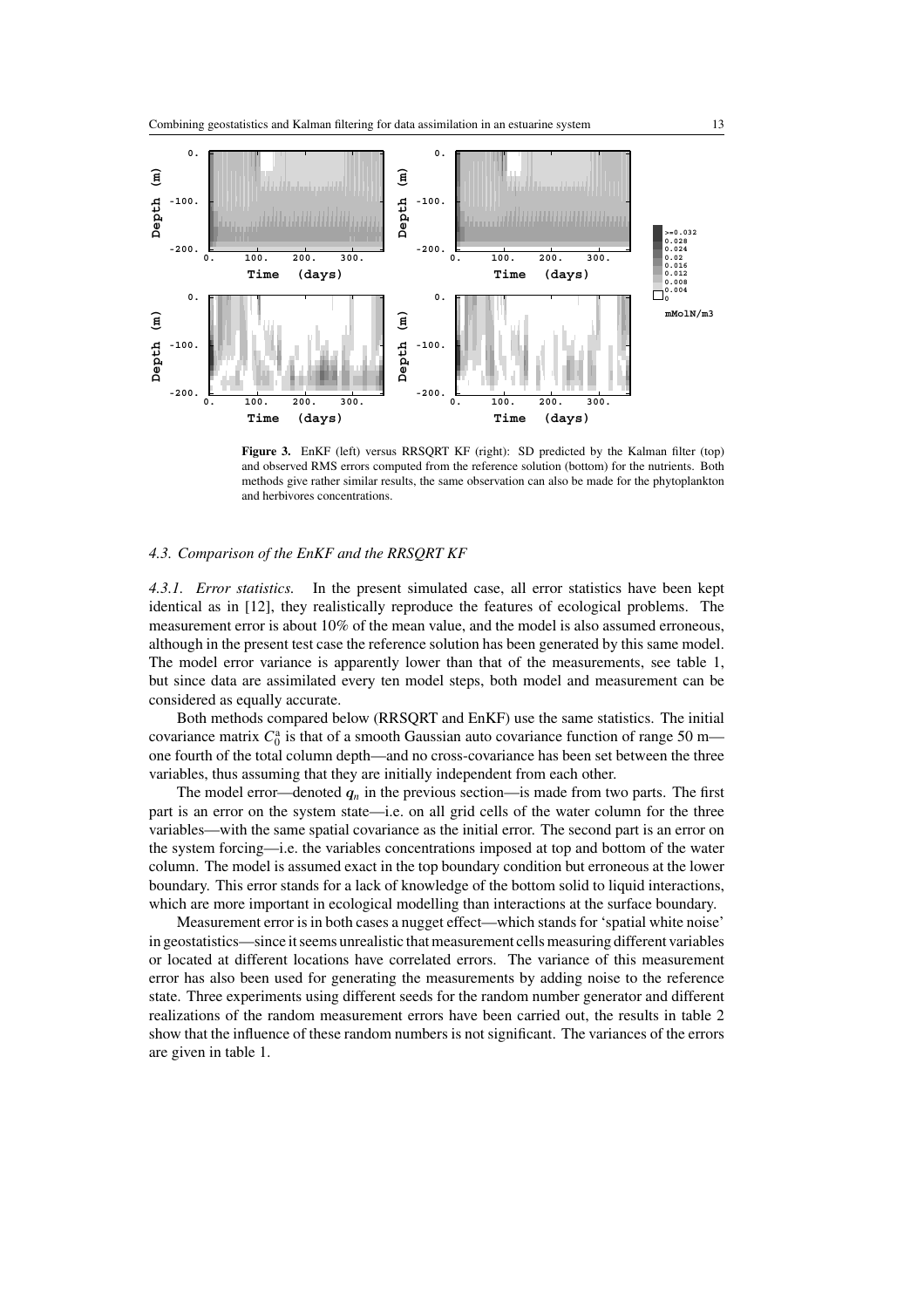**Table 2.** RMS errors in mmol N m−<sup>3</sup> for DA runs done with three different realizations of measurements and three different random seeds (left: EnKF, right: RRSQRT).

| EnKF    |                                                                      |                                                                                 | <b>RRSORT</b> |       |   |  |   |       |
|---------|----------------------------------------------------------------------|---------------------------------------------------------------------------------|---------------|-------|---|--|---|-------|
| Trial N |                                                                      |                                                                                 | Н             | Total | N |  | Н | Total |
|         | n. 1 0.00735 0.00730 0.00444 0.01127 0.00653 0.00398 0.00229 0.00798 |                                                                                 |               |       |   |  |   |       |
| n. 2    |                                                                      | $0.00738$ $0.00626$ $0.00389$ $0.01043$ $0.00670$ $0.00329$ $0.00205$ $0.00774$ |               |       |   |  |   |       |
| n. 3    |                                                                      | $0.00704$ $0.00727$ $0.00447$ $0.01106$ $0.00674$ $0.00418$ $0.00254$ $0.00833$ |               |       |   |  |   |       |

In most multivariate DA experiments using the RRSQRT, it is necessary to normalize the error covariance before the eigen decomposition in order to avoid cutting off the modes associated with the variables that have lower absolute values or that are expressed in larger units. As all three variables have similar magnitudes here, this normalization has not been done.

*4.3.2. Stability.* The RRSQRT KF has instability problems arising from the model linearization in equation (22). The linearization  $\epsilon$  is supposed to be small for a better precision of the tangent linear model but for values too small sudden bursts in the estimation variance are observed and lead to filter divergence. These instabilities might be caused by a strong local nonlinearity and numerical instability. They are usually countered by tuning the linearization parameter  $\epsilon$ . In the present case, the RRSQRT KF running with values of  $\epsilon$  inferior to 1 had divergent solutions with sudden error growths, on the other hand, all runs using values of  $\epsilon$  superior or equal to 1 remained stable and reproduced equal results on short tuning runs. However the bursts of estimation variance remain unpredictable and a higher value of  $\epsilon = 7$ has been retained for more security so that the problem did not show up in this application.

*4.3.3. Discussion.* The state dimension is 60 in this case study (three variables times 20 vertical nodes), for the RRSQRT Kalman filter the number of eigenmodes has been arbitrarily set to 36 so that the reduction is not too dramatic. In spite of this reduction, the RRSQRT will propagate more than 36 times the model: for the covariance propagation step in equation (15), the RRSQRT runs 60 additional vectors accounting for model error in all vertical nodes for the three variables and also three more vectors accounting for the bottom boundary condition errors. Together with the propagation of the estimated state vector (8) this sums up to 100 forward integrations needed at every timestep.

In order to make the EnKF similarly efficient, 1000 ensemble members have been run, which is much more than in usual EnKF applications.

From the point of view of computation times the RRSQRT propagates 10 times fewer state vectors but contrarily to the EnKF the RRSQRT KF performs eigen decompositions of a 99  $\times$  99 matrix at each model step for rank reduction, which is also time consuming. The RRSQRT is then approximately five times faster than the EnKF. This has been discussed in detail in Cañizares [4] for the case of a 2D coastal hydrodynamical model.

Figure 3 shows on the top graphs the estimation standard deviation (SD) given by the EnKF (on the left) and the RRSQRT (on the right), and on the bottom graphs the associated true root mean square (RMS) errors between the estimation and the 'true' reference solution. The single nutrient variable is shown but the two other variables, phytoplankton and herbivores, can be commented on in a similar way.

At first sight, both methods seem rather equivalent, the estimated error SD overestimates the actual RMS error on the whole water column during the whole year run. If we look at the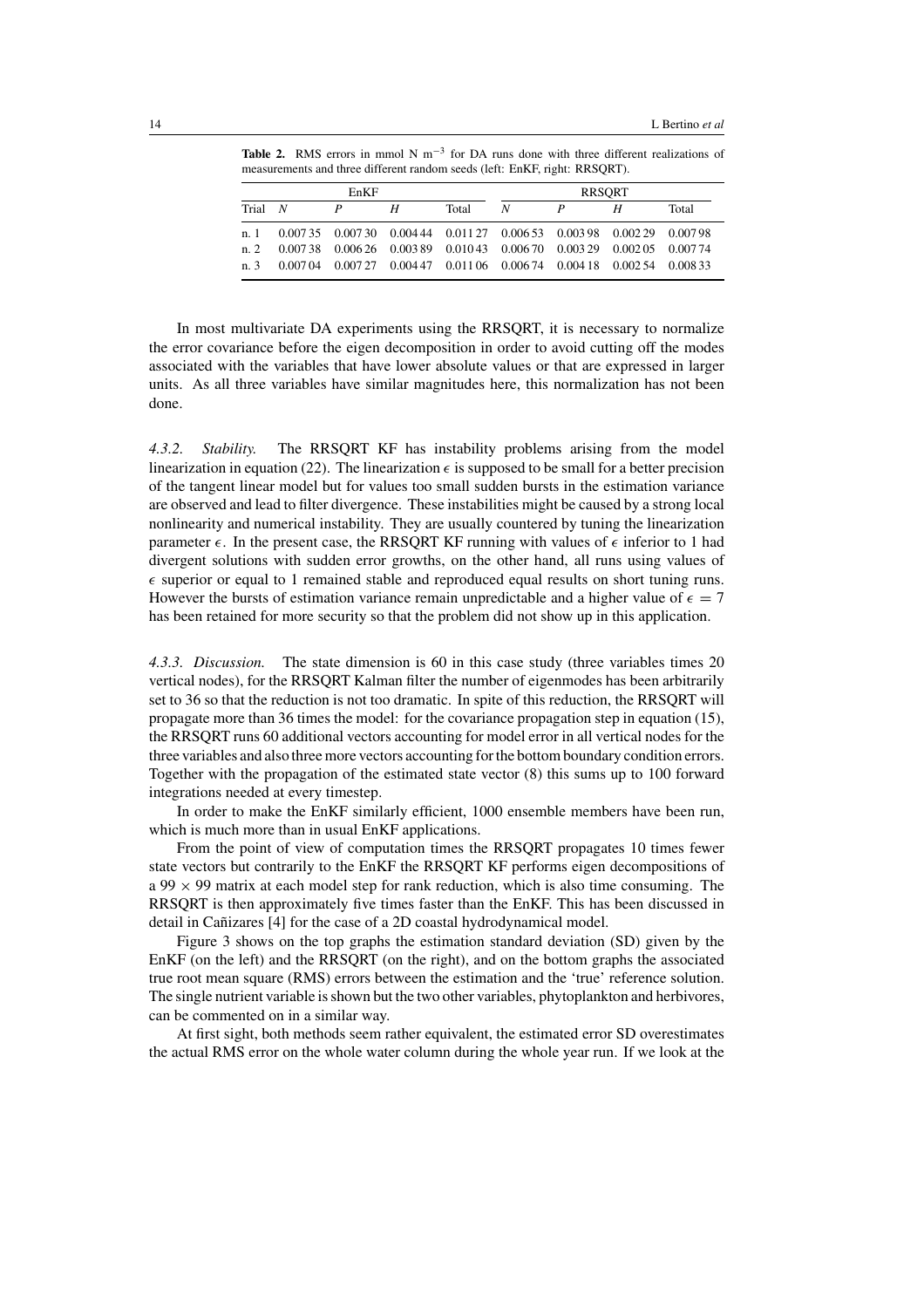**Table 3.** SD in mmol N m−<sup>3</sup> for DA runs done with three different realizations of measurements and three different random seeds (left: EnKF, right: RRSQRT).

| EnKF         |  |   | <b>RRSORT</b> |       |                                                                                 |   |   |       |
|--------------|--|---|---------------|-------|---------------------------------------------------------------------------------|---|---|-------|
| $Trial \t N$ |  | P | Н             | Total | N                                                                               | P | Н | Total |
| n. 1         |  |   |               |       | 0.01012 0.00888 0.00588 0.01469 0.01054 0.01067 0.00690 0.01651                 |   |   |       |
| $n \, 2$     |  |   |               |       | $0.01015$ $0.00865$ $0.00576$ $0.01453$ $0.01054$ $0.01084$ $0.00695$ $0.01664$ |   |   |       |
| n. 3         |  |   |               |       | $0.01007$ $0.00891$ $0.00592$ $0.01469$ $0.01054$ $0.01085$ $0.00697$ $0.01665$ |   |   |       |

**Table 4.** RMS errors in mmol N m−<sup>3</sup> of the model run from an erroneous initial state without DA.

| N        | P | Н                   | Total    |
|----------|---|---------------------|----------|
| 0.116.31 |   | $0.34932$ $0.10933$ | 0.384 06 |

average SD and RMS values in tables 2 and 3, the EnKF and the RRSQRT both overestimate their actual RMS error for all *N*, *P* and *H* variables. This indicates that the error modelling is efficient—which is relatively easy in synthetic cases since the mechanisms that produced the errors are known—and also validates the choices of the number of eigenmodes in the RRSQRT and of the ensemble size in the EnKF. If these numbers were too small, then both DA schemes would model an error subspace of dimension too small and would not describe accurately enough the error. This would result in an underestimation of the RMS error as can be seen in [4].

By comparison with the 'wrong' model run without DA in figure 2, the errors due to a modification of the initial state are significantly reduced by DA. This can also be stated for other variables and using three different realizations of the measurement set with different random error, see tables 2 and 4.

In figure 3 vertical lines appear in the SD plots on the top. These are the traces of the two steps of the KF: first the propagation step increases the forecast error variance with model error and then the measurement step reduces the analysed error variance. This can be physically understood since the measurements correct the inaccurate forecast state, the estimated uncertainty is reduced.

We can also observe that the errors in the nutrient concentrations are lower in the upper half of the water column from days 100 to 300 (from the beginning of April to the end of October). This part of the water column and time period are those of the maximum biological activities, excited by the solar irradiation. During the rest of the year and on the bottom of the water column, the errors are more or less similar to the model error as specified in table 1. This shows that the model dynamics play a significant role in the evolution of the error in the Kalman filter.

A more careful look to the bottom graphs of figure 3 indicates that the RMS errors are lower in the RRSQRT assimilation than in the EnKF. This observation is confirmed in table 2 for all variables and is surprising since there is no theoretical reason why the EnKF running with a large ensemble like this should perform less well than the RRSQRT. This result is also not consistent with those from Cantizares [4] where both methods were equivalent.

An increase of the number of ensemble members should put the EnKF on the same level of performance as the RRSQRT, but at the expense of computational efficiency. Surprisingly we noticed that decreasing the EnKF ensemble size to 100 or even 36 members only weakly deteriorated the results, thus indicating that the size of the ensemble is large enough and that it is not the most sensitive parameter in this case. This observation may only be valid for low-dimensional systems as in the present synthetic test case.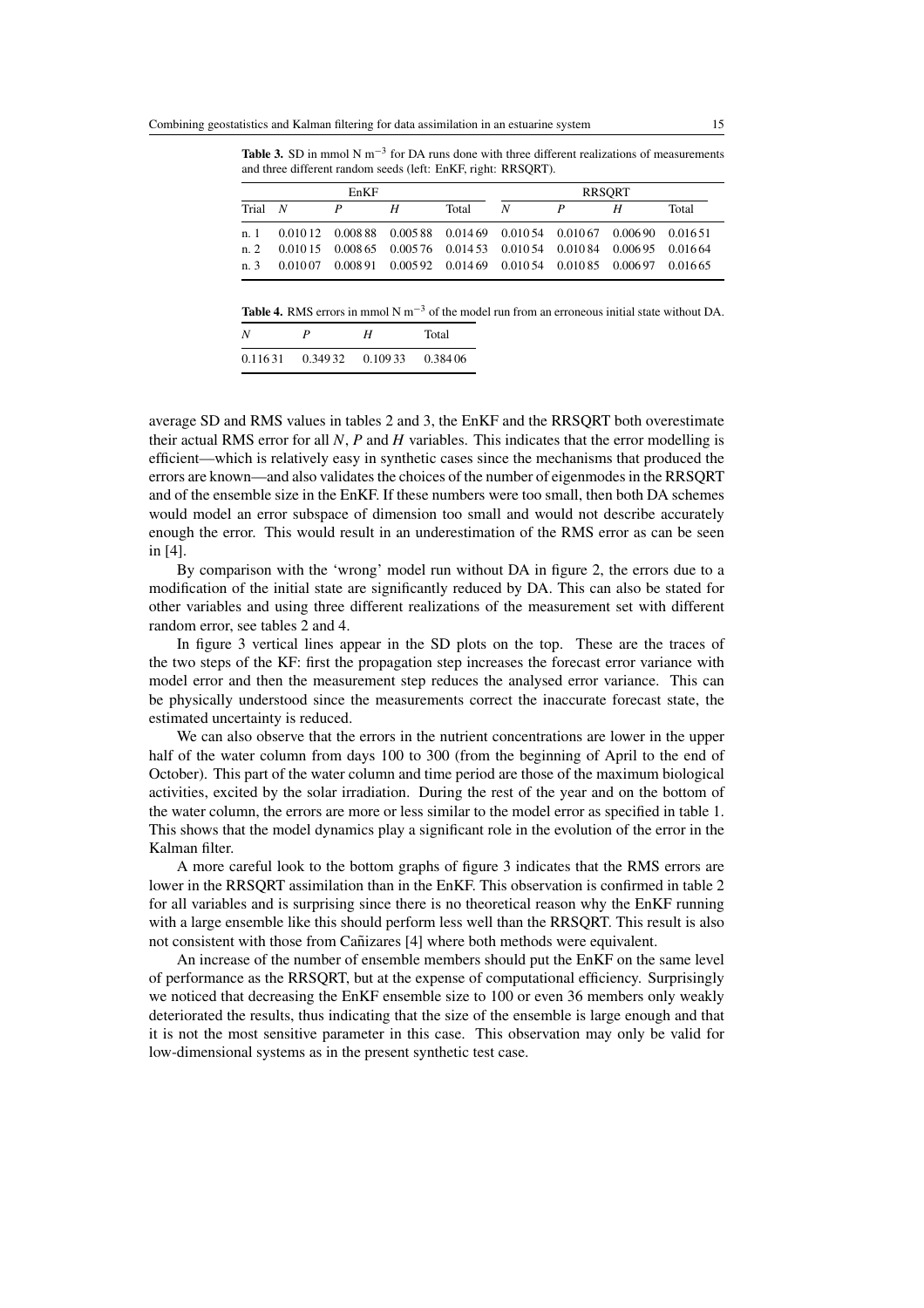A closer look at the average SD values in table 3 also shows that the RRSQRT produces higher error SD than the EnKF even if the RMS errors are smaller. There is also no theoretical explanation for this difference and the amplitude of this difference is a little too low to be significant.

These two small differences between EnKF and RRSQRT may also depend on the system and cannot be generalized to other DA situations. As a conclusion to the present comparison, the two methods are equal for performing DA on the present 1D ecological model.

## **5. Case of the Odra lagoon hydrodynamics**

## *5.1. The model*

The TRIM3D model is a 3D numerical model for hydrodynamics [7]. It solves the Navier– Stokes equations for free-surface flows under the hydrostatic hypothesis. A semi-implicit finite difference scheme is carried out on an Arakawa grid with a model timestep of 5 min; see [34] and [42] for numerical simulations of the Odra lagoon using TRIM3D.

In the following case study, the rectangular grid has a 250 m horizontal resolution and spreads on  $357 \times 259$  square nodes among which 16053 are within the Odra lagoon. Three vertical layers—two with depth 3 m and the third one down to the bottom—are considered which finally results in 24 455 active nodes.

The size of the state and the computational burden could be reduced by increasing the grid cell size or the model timestep, but the model would then lose the ability to describe small scale processes that are significant in the Odra lagoon hydrodynamics. In this application a size reduction occurs in the course of the KF propagation and on statistical criteria so that the neglected processes are those inducing the least possible variations, whatever the scale length.

## *5.2. Initial and boundary conditions*

As no global information about the full state is available, the initial state of the model is such that all hydrodynamical variables—water levels, horizontal and vertical velocities—are set to zero. This means that the Odra lagoon is initially a still water body and the system forcing alone set it into motion. The model is supposed to recover by itself from this lack of knowledge. There are three boundary conditions forcing the lagoon hydrodynamics:

- The Odra river discharge is measured at a station upstream. Discharge values are given every 4 hours and linearly interpolated at every model step. This is sufficient since the discharge values are slowly varying.
- The wind stress is a very sensitive parameter for shallow water systems. Hourly averaged measures are supplied in the pile station Odh1 and since the wind field is almost homogeneous in this region, the single measure is used for the whole Odra lagoon.
- The water elevation at the Baltic sea interface is also a very sensitive forcing of the Odra lagoon hydrodynamics since they control the flux directions in the three channels leading to the Baltic. Unfortunately the water levels are only measured in one station Koserów on the Baltic coast, see the map in figure 1, and this single measure is assigned to the three interfaces. These measurements are also hourly averages.

## *5.3. Data assimilation*

*5.3.1. Error statistics.* Implementing a Kalman filter requires the knowledge of both observation and model error covariance matrices  $\Sigma_o$  and  $\Sigma_m$ . However we do not have much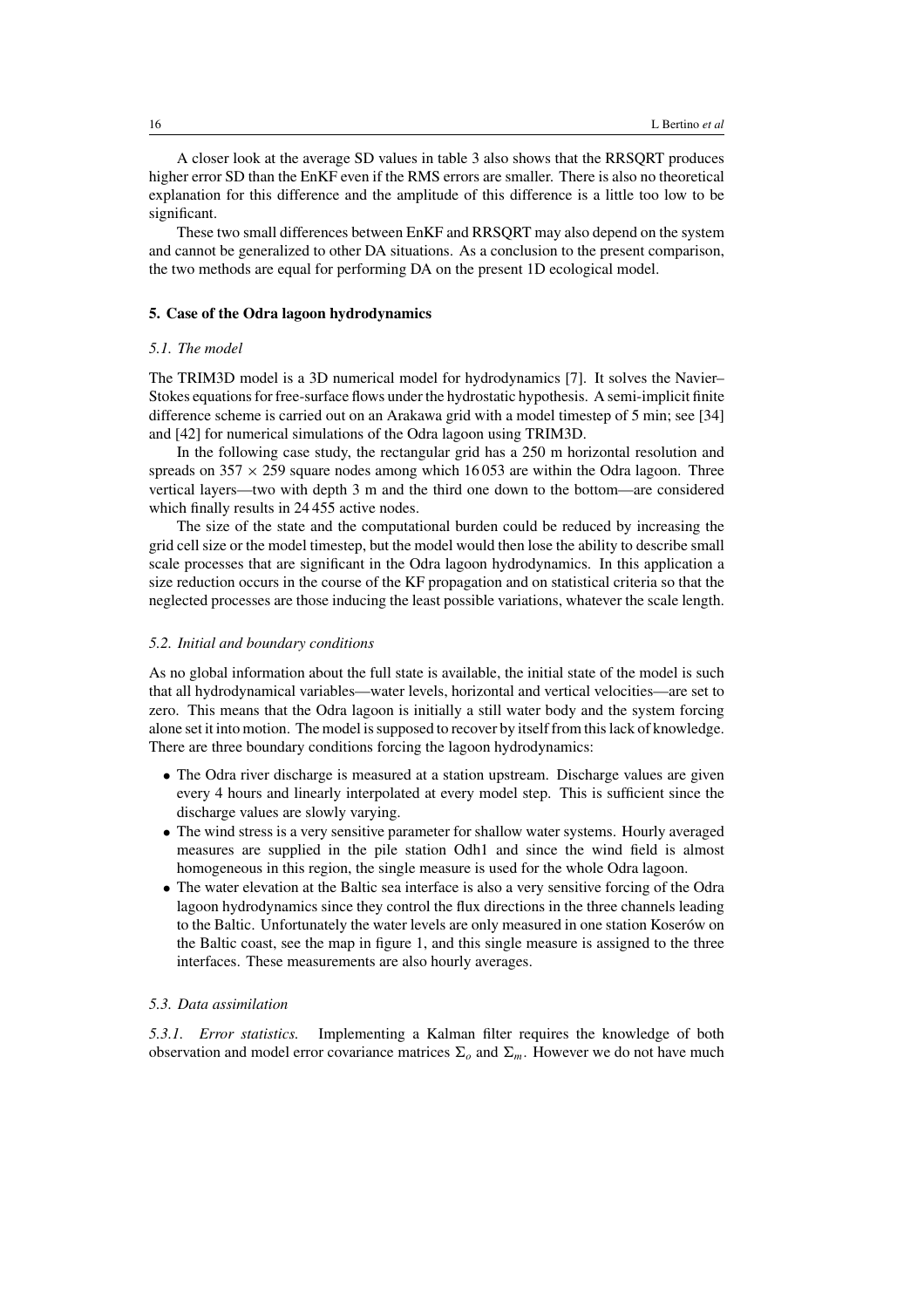knowledge of the error incurred in the measurements and in the complex data processing. There is also no objective knowledge of the model error, as always in real cases, because the true state and dynamics of the system are unknown.

Observation errors can be considered as spatial white noise because they depict a lack of accuracy in the measurement protocol and are seldom correlated from one device to another. The variance of this white noise has been set empirically to the unstructured part of the variability of the measurements time series—which is called the nugget effect part of the variogram in geostatistical terminology—i.e. the SD is around 3 mm of water level, which seems physically satisfying for an hourly average of water levels.

Rosenthal *et al* [34] used TRIM3D in the Odra lagoon and demonstrated that the dynamics are accurately described by the model, therefore the main error in the modelling is assumed to come from the determination of boundary conditions.

The water levels at the outlets to the Baltic sea are given by a single station although these outlets are distant from 70 km, this should be the main source of model error. Another minor—source of error is the unknown wind field which is supposed homogeneous all over the domain. This second assumption is more consistent with the observations of the Odra lagoon but can remain a source of error since for shallow water hydrodynamics the influence of the wind direction is very strong.

The model errors are modelled as an uncorrelated noise in the wind field (of amplitude 0.5 m s−1) and a correlated noise in the Baltic interface water levels. Since the data available are spatially poor—only five stations on the whole domain—but temporally very rich, an assumption was made by Wolf *et al* [42] that the error at the boundary was propagated according to a wave equation. Statistical analysis of the measurement timeseries confirmed this assumption and gave credibility to the computation of the wave speed. Then the temporal covariance structures computed could be converted to spatial structures, inaccessible by data analysis. The eventual spatial covariance of the water level error at the boundary appeared very flat, which is consistent with the physics of the system since the Odra lagoon water levels show very little variations over its whole area, and has an amplitude of 1.5 cm.

*5.3.2. Observations.* The assimilated observations are water levels measured as the magnetic signature of a 20 cm floating ball kept in a tube. Hourly measurements are sampled in three pile stations near the coast. Two stations located in the 'Kleines Haff' are kept for validation, see figure 1, their measurements are quasi-continuously transmitted by satellite to the GKSS. Data calibration and 'cleaning' are rather complex and we will not attempt to describe this protocol in the present paper.

Considering the temporal support, hourly averages of the water level measurements were satisfactory since they presented the same statistical characteristics as the model time series with a model time step of 5 minutes. Then for the spatial support the quasi-punctual measurements can reasonably be taken as representative for a whole grid cell of size  $250 \times 250$  m<sup>2</sup> because water levels present very smooth spatial variations where data is available—even during the flood period of August 1997. In the case of variables having more spatial variations like nutrients, currents or salt, the support effect may have a greater impact on DA and should be introduced in the measurement error model.

*5.3.3. Results.* Here the RRSQRT has been applied independently from the comparison done in section 4. The number of retained eigenmodes is set to 50 by considering the shape of the eigenvalues diagram. As in the previous case study the linearization parameter  $\epsilon$  has been tuned on different dynamical situations: during the flood period and during a more quiet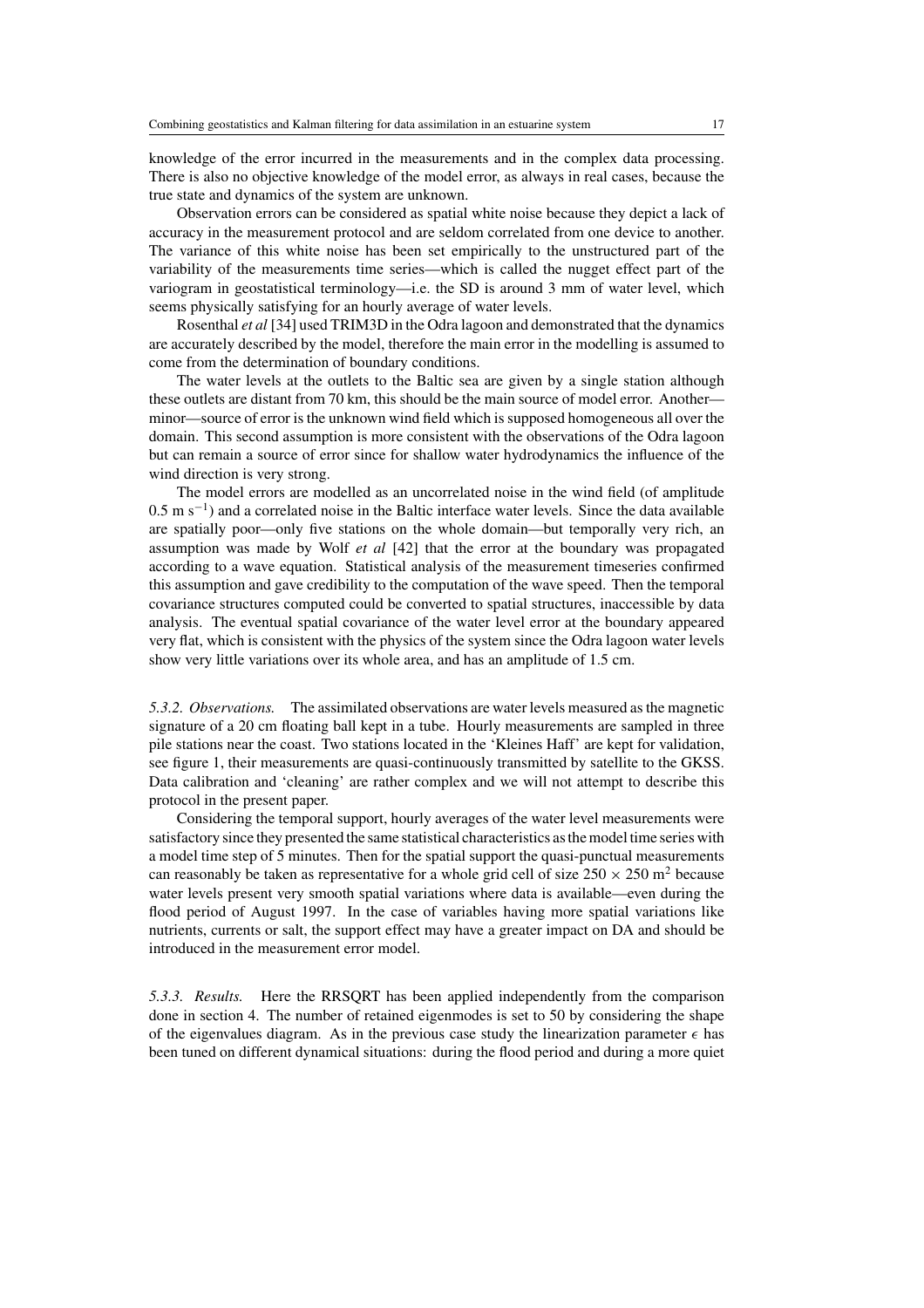

Figure 4. Water levels in the stations Odh1 (left) and Odh2 (right) on the 4th August 1997, dots are the measurements and the full curve is the result of DA of the measurements of water levels from the stations Ückermünde, Karnin and Wolgast and the dotted curve is the result of the TRIM3D model without assimilation driven by the boundary conditions. DA is efficient for correcting the effect of an arbitrary initial condition.

period, and it has eventually been set to 1. The RRSQRT filter was unstable for values of  $\epsilon$ inferior to 0.1 and stable for the values 1 and 10.

The RRSQRT KF simulates the period from the 4th of August 1997 to the 14th of August 1997. The computation took 5 days on a Sun Sparc machine and further reduction of the computation times can be achieved by tuning the number of eigenmodes. Therefore the RRSQRT can provide forecasts of the hydrodynamical state of the Odra lagoon starting from an existing DA run and propagating forward in time the state and RRSQRT covariance matrix as an expectation of the future state and an estimate of the forecast error. Forecast of the boundary condition values also have to be supplied for this purpose.

The impact of an erroneous initial condition can also be reduced by the use of DA. The time series in figure 4 show the water levels in the two measurement stations kept aside for validation at the beginning of the DA run. The model is initialized by uniform zero water levels but the measurements indicate water levels of around 20 cm. As the dynamical model driven by the boundary conditions needs more than 5 days to initialize, one day is enough for the KF estimate to reach the measurements in both validation stations. This can be understood as the KF is also a spatial interpolation method.

In the course of a 40 days run, the model TRIM3D slightly underestimates the water levels in Odh1 from 3 cm and produces RMS errors of amplitude 4 cm, see table 5. This shows that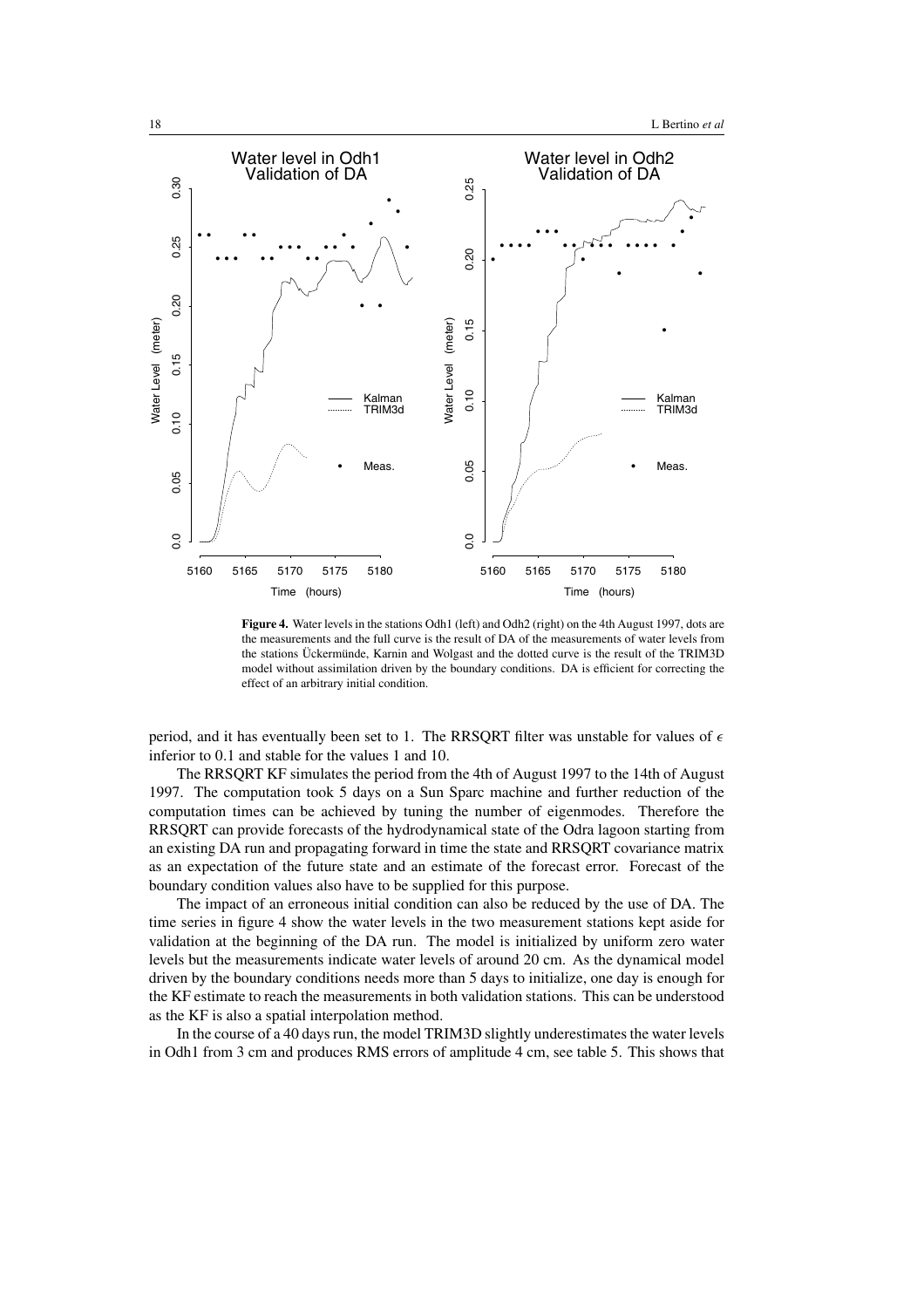**Table 5.** Mean errors, RMS errors and total errors expressed in m from different estimators of water levels in the validation station Odh1: the crude model TRIM3D without DA, the average of the assimilated water levels measured in three stations and the RRSQRT KF assimilated estimations. Statistics are computed on 40 days, i.e. 961 samples, from the 4th August to the 13th of September 1997.

|                  | <b>Bias</b> | <b>RMS</b> | Total |
|------------------|-------------|------------|-------|
|                  |             |            |       |
| TRIM3d           | $+0.035$    | 0.041      | 0.054 |
| Samp. mean       | $+0.018$    | 0.026      | 0.032 |
| <b>RRSQRT KF</b> | $+0.005$    | 0.027      | 0.027 |

**Table 6.** Mean errors, RMS errors and total errors expressed in m from different estimators of water levels in the validation station Odh2: the crude model TRIM3D without DA, the average of the assimilated water levels measured in three stations and the RRSQRT KF assimilated estimations. Statistics are computed on 40 days, i.e. 961 samples, from the 4th August to the 13th of September 1997. It should be noted that an extract without the 4th of August of present DA run was also used for calibration of the measurements in Odh2.

|                  | <b>Bias</b> | <b>RMS</b> | Total |
|------------------|-------------|------------|-------|
| TRIM3d           | $+0.031$    | 0.042      | 0.052 |
| Samp. mean       | $+0.018$    | 0.045      | 0.047 |
| <b>RRSORT KF</b> | $+0.002$    | 0.031      | 0.031 |

the model is already accurate enough for a correct hydrodynamical description of the lagoon, however the use of DA can subsequently reduce the model bias by 86% and the RMS error by 34%, thus enabling higher accuracy applications such as water constituent transport balance and ecological modelling. In station Odh2, the water level calibration could not be performed by physical means and the offset of the water level timeseries was estimated using the DA analysis timeseries from the 2nd day to the 40th day to skip the initialization. Therefore DA naturally corrects the model bias in Odh2 and the remaining 2 mm bias reflects the effects of DA initialization, see table 6. By comparison with another coastal hydrodynamics application working with comparable measurement frequency, spatial coverage and model grid cell size, see Cantizares *et al* [5], both model and assimilated estimates of water levels are more accurate in the present case, which is probably due to the unusual geometry of the Odra lagoon: an almost closed basin with only three narrow open boundaries. In other estuarine systems with wider open boundaries, the DA errors may be larger, even in similar model and observations conditions.

To assess the DA method, the arithmetic mean of the assimilated measurements has also been tested as an estimator. This sample mean is a better estimator than the crude TRIM3D model in the case of the station Odh1 since this station is located in the middle of the assimilation stations, but the estimation is poorer in the case of the station Odh2 that is outside of this region. Moreover, the arithmetic average of the stations measurements is also a biased estimator for the two validation stations, see tables 5 and 6.

It should be noted that the above comparison of validation measurements with model values or DA values implicitly assumes that the values are comparable from the point of view of their spatio-temporal support. As stated in the beginning of the section, this is possible in the case of water levels in the Odra lagoon since spatial variations are very smooth and quasi-punctual measurements can be considered representative for a larger volume.

If we look now for spatial features of the assimilated water levels on the assimilated water levels map in figure 5, the RRSQRT Kalman filter has realistic smooth state estimates—around 10 cm water level differences from the East coast to the West coast of the basin—corrections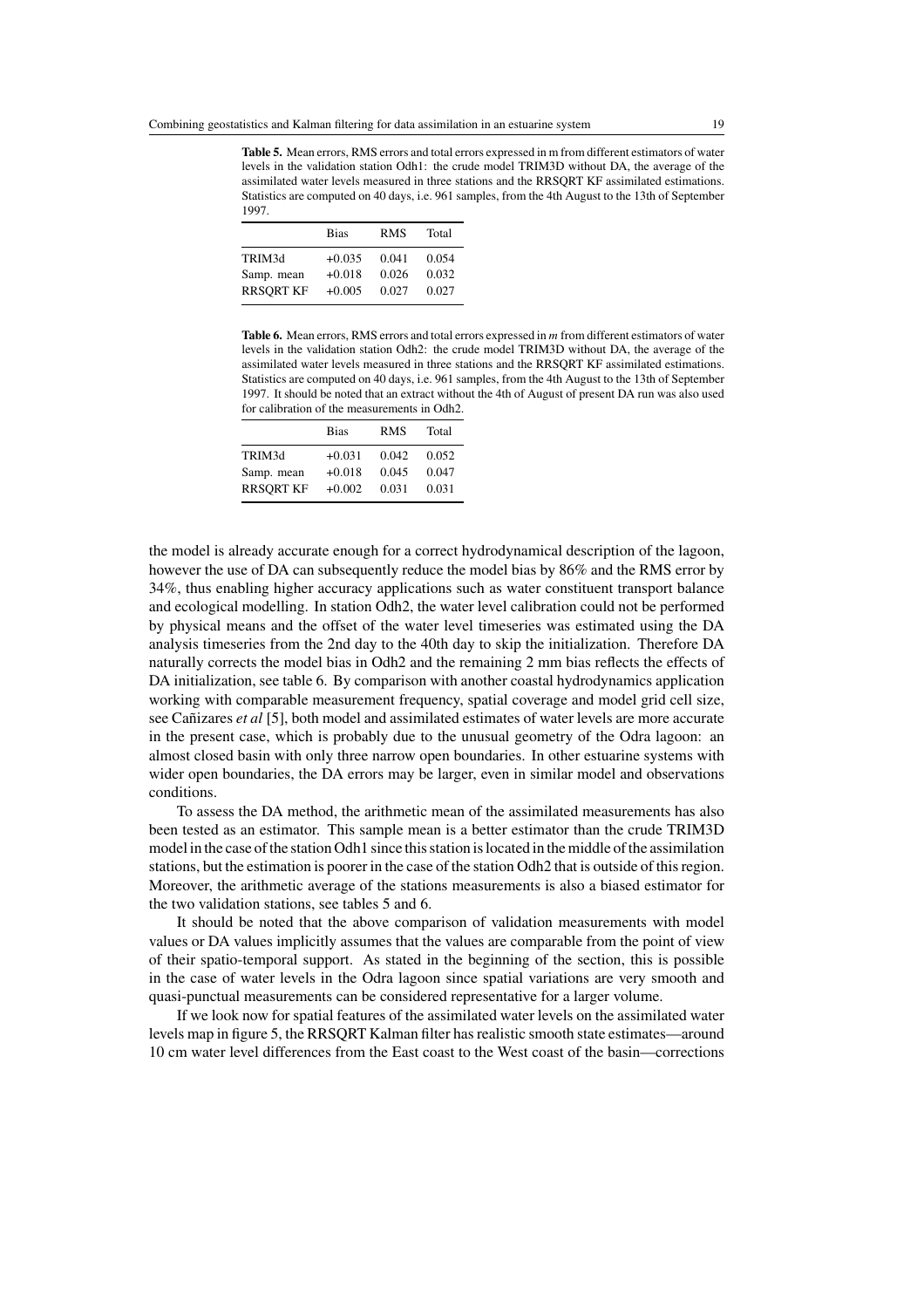

**Figure 5.** DA by RRSQRT KF: maps of the water level (top) assimilated and SD (bottom) of the assimilation after 10 days and 240 DA steps. The Odra inflow comes at the bottom right of the graph and the three channels to the Baltic sea are on the top left middle and right of the domain. Measurement stations are indicated by a  $\bullet$ , validation stations by a  $\triangledown$ .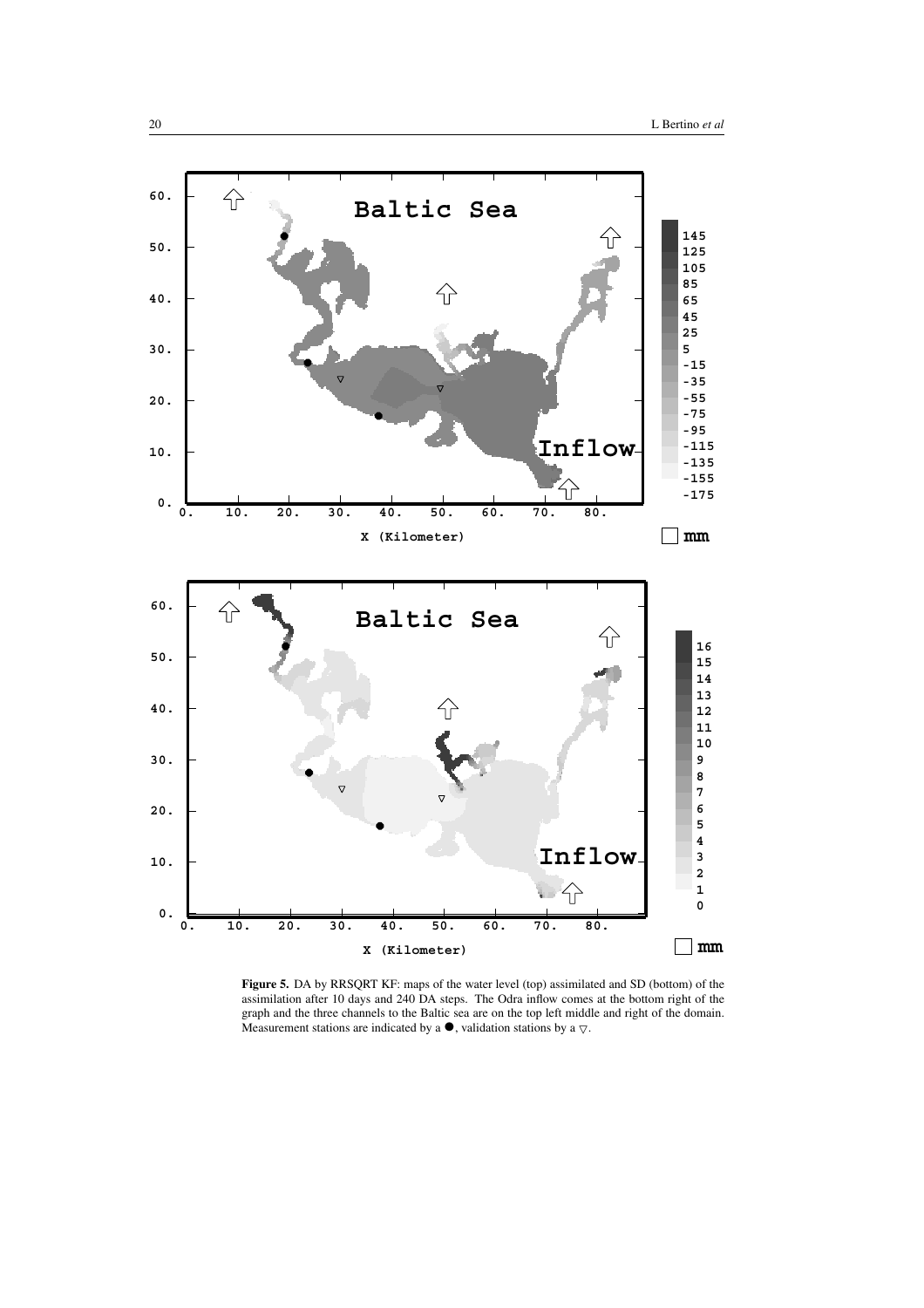of the measurement step are performed on the whole basin and not only in the neighbourhood of the measurement stations.

The error SD map in figure 5 shows that the error expected by the RRSQRT KF is reasonable (mostly below one centimeter SD) and remains stable. It also shows that the system noise has maximum variance—around 1.6 cm—near the coastal boundaries and this can be mainly explained by the error of amplitude 1.5 cm that is introduced in the sea boundary water levels every model step. However the KF propagates the error covariance and it is not clear whether the estimated error at the center of the basin is due to the error in the sea boundary water levels or the error in the wind field.

This indicates a method for improving the model observing network: by successively switching off each of the two sources the error, SD estimation can quantify how much one dominates the other at any location of the domain. Then knowing where the estimation should be most accurate in the application, this method indicates which further efforts in the development of the observation network should be done.

# **6. Conclusions**

Coupling a KF to a numerical model of an estuary can make it account for uncertainties in the system, measurements and boundary conditions. The filter gives a least squares estimate of the true state of the system, but also provides an analysis of the estimation error.

When applied to high-dimensional systems driven by nonlinear equations such as the hydrodynamics of the Odra lagoon, KF is highly demanding in CPU time as well as disk space and leads to numerical problems.

In the present paper, two suboptimal DA schemes—the RRSQRT KF and EnKF—were efficiently applied to a 1D ecological model that is very sensitive to uncertainties in the initial state. The comparison of their results did not show significant differences between both schemes and proved that the accuracy of the DA results is dependent on the accuracy of the model dynamics. The RRSQRT KF was also implemented in a 3D hydrodynamical model of the Odra lagoon. Although the lagoon looks almost closed, the main source of model error has been identified as the poor knowledge of the three water level boundary conditions in the Baltic sea. The RRSQRT KF corrected this error and the initialization error with high accuracy.

The DA schemes presented here have overcome two major problems of estuarine applications. The first one is the spatial extent of the system that leads to high-dimensional state models. The second one is the nonlinearity of the dynamical models. The two suboptimal KF schemes provide empirically efficient solutions for estuarine systems. Their success in this application is a sign that their operational use is a realistic perspective, and that the methodology can be applied to other physical, chemical or biological application fields.

The inputs of geostatistics in DA methods are in spatial modelling of model and measurement errors but also in accounting for support effects while comparing *in situ* measurements with model forecasts.

## **Acknowledgments**

This work was carried out within the EC funded MAST III project PIONEER (description: http://pioneer.geogr.ku.dk) and has been partly supported by a grant of computer time from the Norwegian Supercomputing Committee (TRU).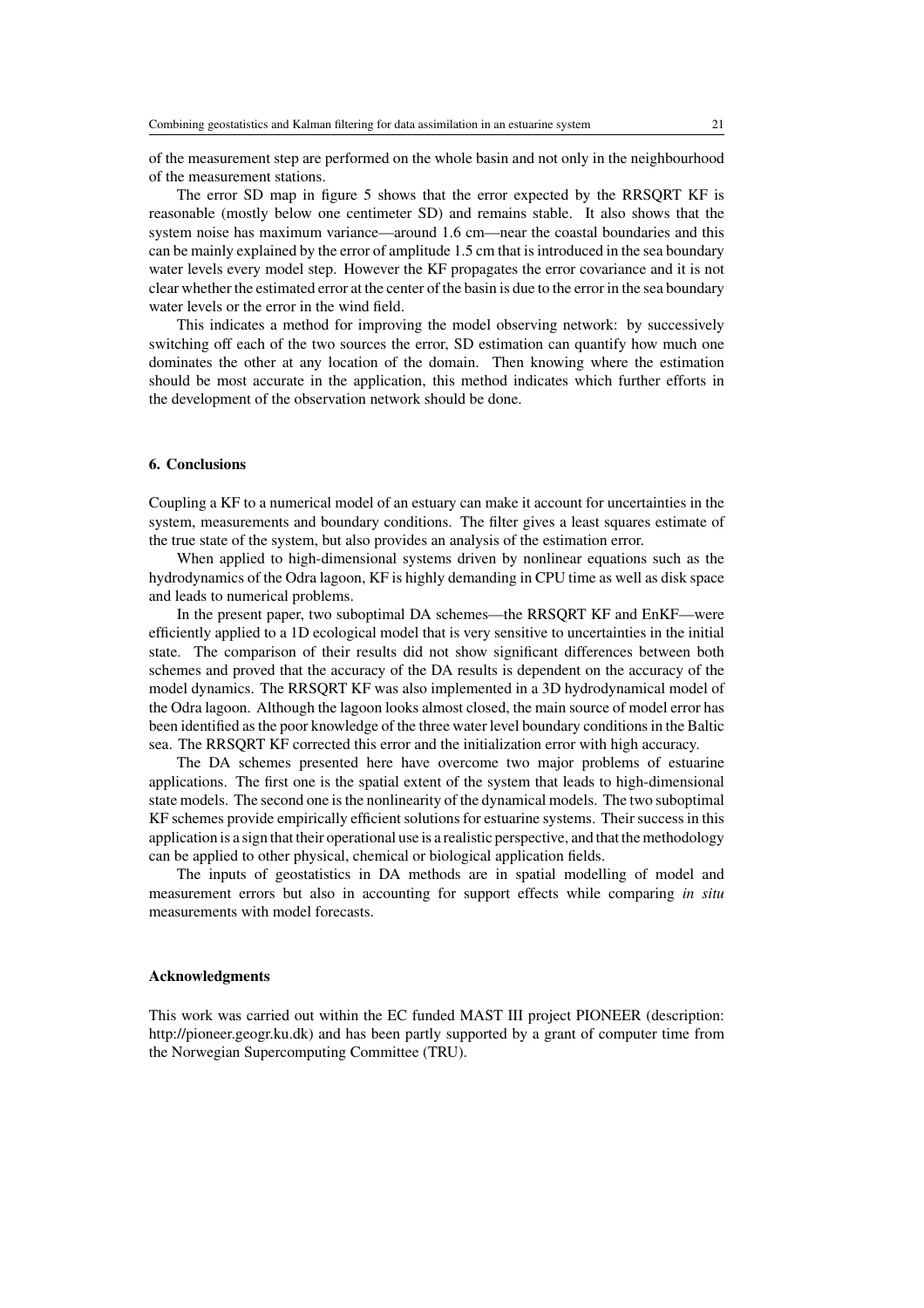## **References**

- [1] Bennett A F 1992 *Inverse Methods in Physical Oceanography* (Cambridge: Cambridge University Press)
- [2] Bennett A F, Chua B S and Leslie L M 1996 Generalized inversion of a global numerical weather prediction model *Meteorol. Atmos. Phys.* **60** 165–78
- [3] Brasseur P, Ballabrera-Poy J and Verron J 1999 Assimilation of altimetric data in the mid-latitude oceans using the singular evolutive extended Kalman filter with an eddy-resolving, primitive equation model *J. Mar. Syst.* **22** 269–94
- [4] Cañizares R 1999 On the application of data assimilation in regional coastal models *PhD Thesis* TU Delft, Delft, The Netherlands (Rotterdam: Balkema)
- [5] Cañizares R, Madsen D, Jensen H and Vested H J 2000 Developments in operational shelf sea modelling in danish waters *Estuarine Coastal Shelf Sci. JONSMOD'98* special issue
- [6] Cane M, Kaplan A, Miller R N, Tang B, Hackert E and Busalacchi A 1996 Mapping tropical Pacific sea level: data assimilation via a reduced state space Kalman filter *J. Geophys. Res.* **101** 22599–617
- [7] Casulli V and Cattani E 1994 Stability, accuracy and efficiency of a semi-implicit method for three-dimensional shallow water flow *Comput. Math. Appl.* **27** 99–112
- [8] Chilès J P and Delfiner P 1999 *Geostatistics: Modeling Spatial Uncertainty Wiley Series in Probability and Statistics* (New York: Wiley)
- [9] Cohn S and Todling R 1996 Appropriate data assimilation schemes for stable and unstable dynamics *J. Meteorol. Soc. Japan* **74** 63–75
- [10] Daley R 1991 *Atmospheric Data Analysis* (Cambridge: Cambridge University Press)
- [11] Dee D P 1991 Simplification of the Kalman filter for meteorological data assimilation *Q. J. R. Meteorol. Soc.* **117** 365–84
- [12] Eknes M and Evensen G 1999 An ensemble Kalman filter with a 1D marine ecosystem model *J. Mar. Syst.* submitted
- [13] Evans G and Parslow J 1985 A model for annual plankton cycles *Biol. Oceanogr.* **3** 327–47
- [14] Evensen G 1992 Using the extended Kalman filter with a multilayer quasi-geostrophic ocean model *J. Geophys. Res.* **97** 17905–24
- [15] Evensen G 1994 Sequential data assimilation with a nonlinear quasi-geostrophic model using Monte-Carlo methods to forecast error statistics *J. Geophys. Res.* **99** 10143–62
- [16] Evensen G and van Leeuwen P J 2000 An ensemble Kalman smoother for nonlinear dynamics *Mon. Weather Rev.* **128** 1852–67
- [17] Fukumori I 1995 Assimilation of Topex sea level measurements with a reduced-gravity, shallow water model of the tropical pacific ocean *J. Geophys. Res.* **100** 25027–39
- [18] Fukumori I and Malanotte-Rizzoli P 1995 An appropriate Kalman filter for ocean data assimilation: an example with an idealized Gulf stream model *J. Geophys. Res.* **100** 6777–93
- [19] Gauthier P, Courtier P and Moll P 1993 Assimilation of simulated wind lidar data with a Kalman filter *Mon. Weather Rev.* **121** 1803–20
- [20] Ghil M and Malanotte-Rizzoli P 1991 Data assimilation in meteorology and oceanography *Adv. Geophys.* **33** 141–266
- [21] Heemink A and Kloosterhuis H 1990 Data assimilation for nonlinear tidal models *Int. J. Numer. Methods Fluids* **11** 1097–112
- [22] Jazwinski A A 1970 Stochastic and filtering theory *Mathematics in Sciences and Engineering* vol 64 (New York: Academic)
- [23] le Dimet F X and Talagrand O 1986 Variational algorithms for analysis and assimilation of meteorological observations: theoretical aspects *Tellus* A **38** 97–110
- [24] Luong B, Blum J and Verron J 1998 A variational method for the resolution of a data assimilation problem in oceanography *Inverse Problems* **14** 979–97
- [25] Mardia K, Goodall C, Redfern E and Alonso F 1998 The kriged Kalman filter *Test* **7** 217–85
- [26] Maybeck P 1979 Stochastic models, estimation, and control *Mathematics in Science and Engineering* vol 141–1 (New York: Academic)
- [27] Miller R N, Carter E F Jr and Blue S T 1999 Data assimilation into nonlinear stochastic models *Tellus* A **51** 167–94
- [28] Miller R N, Ghil M and Gauthiez F 1994 Advanced data assimilation in strongly nonlinear dynamical systems *J. Atmos. Sci.* **51** 1037–56
- [29] Nechaev V and Yaremchuk M 1994 Applications of the adjoint technique to processing of a standard section data set: world ocean circulation experiment section S4 along 67 deg S in the Pacific ocean *J. Geophys. Res.* **100** 875–79